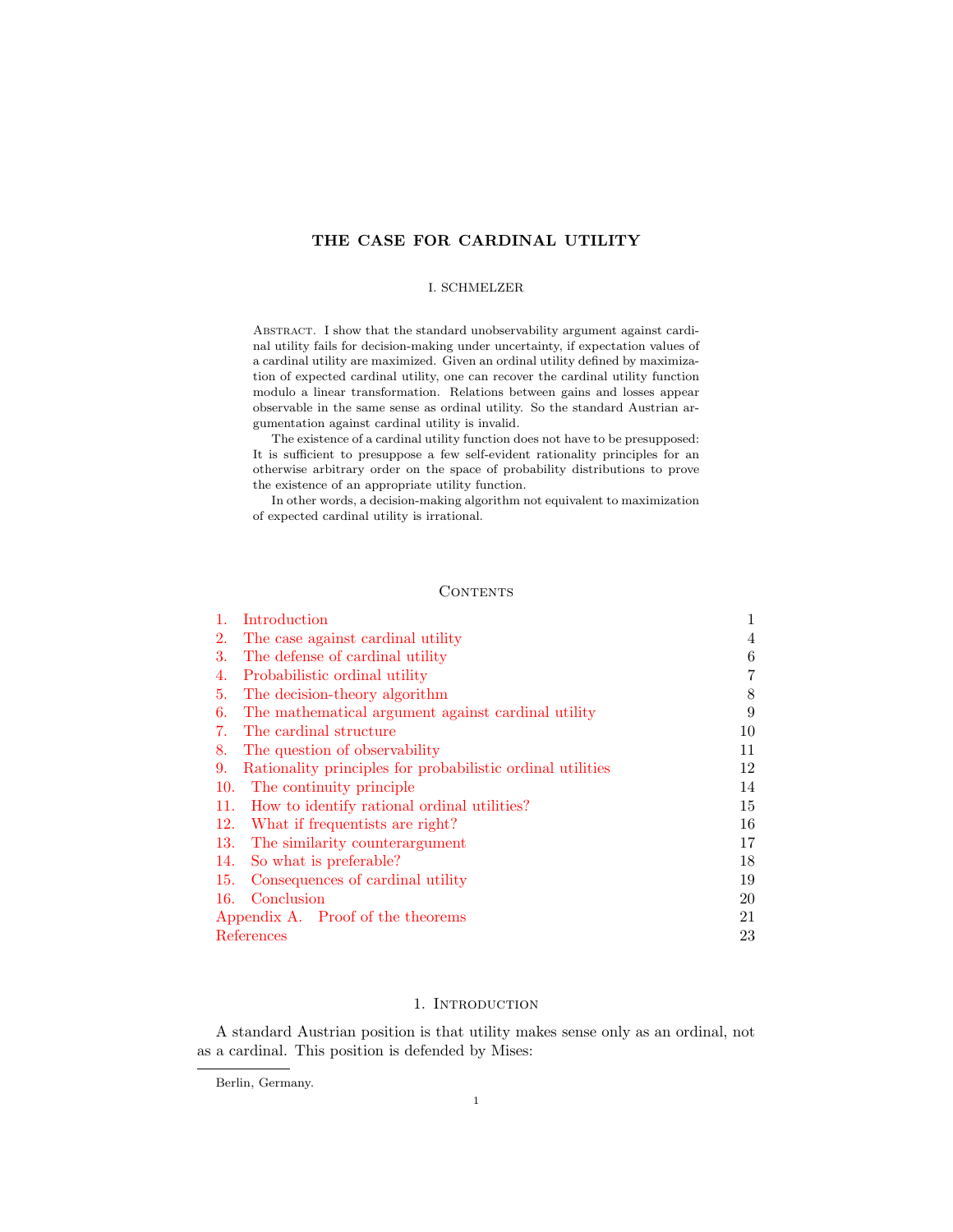A judgment of value does not measure, it arranges in a scale of degrees, it grades. It is expressive of an order of preference and sequence, but not expressive of measure and weight. Only the ordinal numbers can be applied to it, but not the cardinal numbers.  $([2]$  $([2]$  p.97),

as well as Rothbard:

Value scales of each individual are purely ordinal, and there is no way whatever of measuring the distance between the rankings; indeed, any concept of such distance is a fallacious one. ([\[1\]](#page-22-0) p.258).

Other Austrian economists support this position too, in particular Hülsmann:

. . . ranks are non-extended entities. One can therefore simply not say how high a preference rank is. One can say that a preference rank A is higher than a preference rank B and lower than a preference rank C. That is all.  $([13] \text{ p.}8)$  $([13] \text{ p.}8)$  $([13] \text{ p.}8)$ ,

and Hoppe:

. . . utility can be treated only ordinally; that is, as a rank order on a one-dimensional individual preference scale . . . Apart from their placement on one-dimensional individual preference scales, no quantitative relationship between different goods and different quantities of the same good exists.  $([6] p.4)$  $([6] p.4)$  $([6] p.4)$ ,

The rejection of cardinal utility is shared by at least some non-Austrian economists. So Caplan, referring to Kreps [\[14\]](#page-22-4), writes:

A utility function is just a short-hand summary about an agent's ordinal preferences, not a claim about "utils." . . . This is why neoclassicals say that the utility function is uniquely defined up to a monotonic transformation. You can rescale any utility function however you like, so long as you re-scale it monotonically. ([\[9\]](#page-22-5) sec. 2.1),

and claims that

While the exposition of utility theory in undergraduate textbooks may sometimes be open to Rothbards critique of cardinality, neoclassical utility theory is no less ordinal than his own theory [see, e.g., Varian, pp. 9597] ([\[8\]](#page-22-6) p.827),

referring to Varian who writes

The only relevant feature of a utility function is its ordinal character  $([10] \text{ p.}95).$  $([10] \text{ p.}95).$  $([10] \text{ p.}95).$ 

On the other hand, Block thinks that

. . . cardinality lies at the very root of neoclassical economics; indeed, this is one way to distinguish the Austrian School from the mainstream.  $([7] p.26)$  $([7] p.26)$  $([7] p.26)$ 

Whatever, the rejection of cardinal utility is shared by many libertarian economists (Austrian or not), and seems sufficiently interesting and important for them.

The aim of this paper is to show that the rejection of cardinal utility is wrong. Instead, I argue that a decision-making algorithm which is not equivalent to maximization of expected cardinal utility is irrational.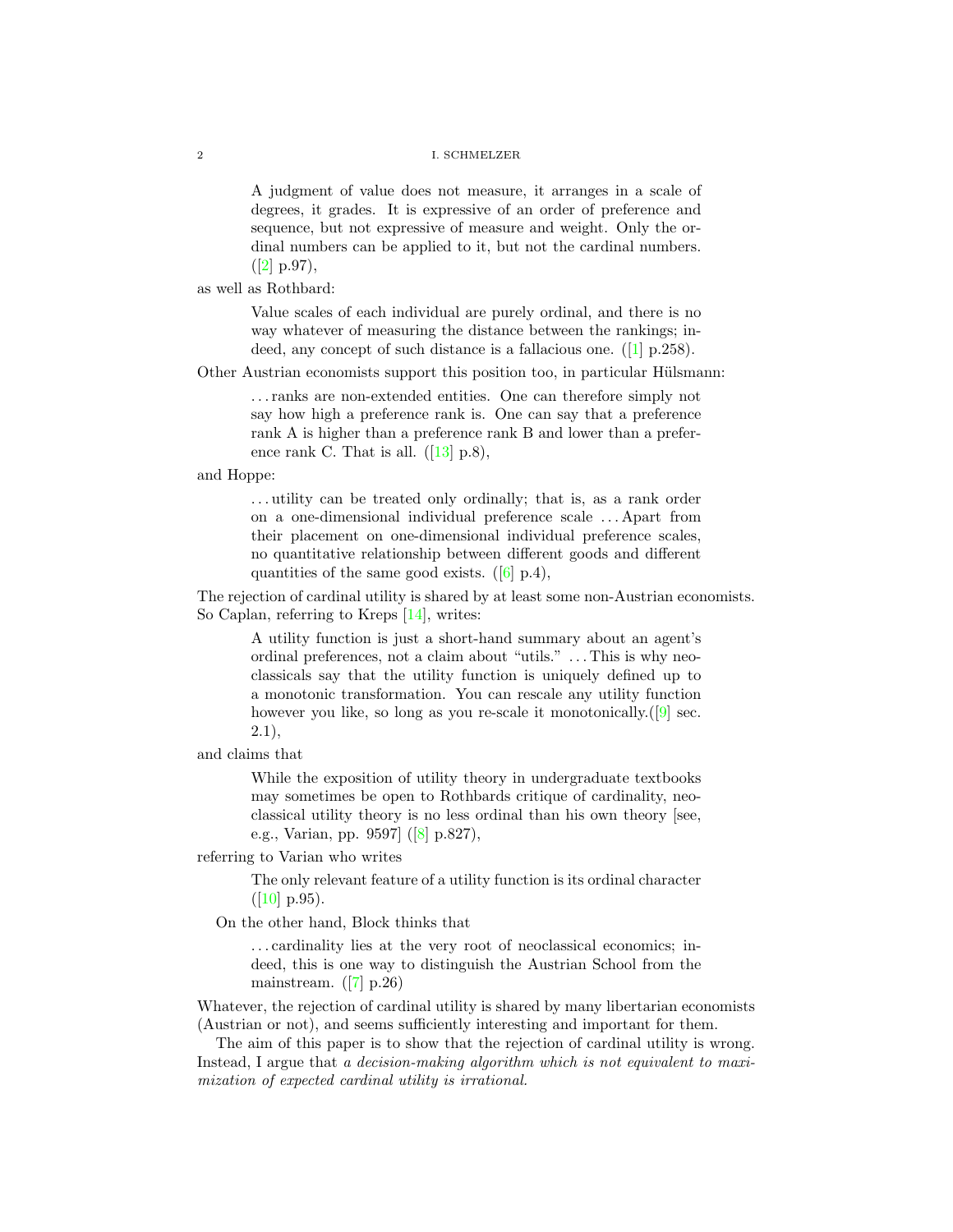Despite this radical claim, I do not have to question the basic philosophical idea of ordinal utility: Every reasonable decision-making can be described by an order on the space of possibly relevant alternative choices, and expected cardinal utility is only a particular method to define such an order. Even more, expected cardinal utility follows the standard scheme of cardinal utility: It defines a cardinal utility  $U(\omega)$  on the space of all possibly relevant alternatives  $\omega$ . Then, the order is simply defined by comparing these utilities. So, it seems, the standard theorem that the cardinal structure does not matter should be applicable: That one can apply an arbitrary nonlinear strong monotonic transformation to the utilities without modifying the order.

But there is a loophole in the proof: If the cardinal utilities  $U(\omega)$  are only derived objects, functions  $U(\omega, u)$  of other, more fundamental cardinal utilities u, it is not proven that the cardinal structure of the fundamental utilities  $u$  does not matter. This loophole is a quite large one: It seems even hard to imagine a sufficiently non-trivial map  $U(\omega, u)$ , one which reduces the degrees of freedom from "one value for every imaginable situation" to "one value for everything we value", such that the proof could survive, where the cardinal structure would not matter. The proof could survive for a map which fulfills  $U(\omega, F(u)) = F(U(\omega, u))$  for every monotonic map  $F(.)$ , but this is an extremely strong restriction.

So it is at least plausible that the cardinal structure of the real, fundamental values matter, whatever the particular model of fundamental utilities  $u$  and the particular map  $U(\omega, u)$ . And once the proof fails, it is quite plausible that different cardinal values really lead to different decisions. But it seems hard to make this certain – one would have to postulate a particular algorithm  $U(\omega, u)$  to prove exactly that the cardinal structure of the u matters, leads to different observable decisions. But so what? People may use different algorithms.

That's not really a good defense. For a critical rationalist it is simply ridiculous. But not everybody is a critical rationalist, and, despite a lot of anti-behaviorist statements which can be found in Austrian writings (look for everything about "verstehen") I share the doubts about the consistency of this anti-behaviourism expressed by Caplan  $[9]$ , so that I think I have to care to some degree about behaviouristic objections. Fortunately, there is a particular domain where the situation is much easier, where we have an explicit, simple, and nice algorithm, and where there is no rational alternative to this algorithm.

This domain is decision-making under uncertainty, where the  $u(x)$  are the utilities of definite outcomes, and the algorithm  $U(\omega, u)$  simply computes the expectation value  $\langle u \rangle(\omega)$ .

The algorithm is sufficiently simple to allow a complete clarification of the relevant points. It defines an order  $\mathcal{D}_u$  between probability distributions by the rule  $d\mu \rhd_u d\mu' \Leftrightarrow \langle u \rangle(d\mu) > \langle u \rangle(d\mu').$  The cardinal structure of the  $u(x)$  is important, and one can show not only that the irrelevance proof fails, but even that the  $u(x)$ can be recovered from the resulting order  $\mathcal{D}_u$  modulo a *linear* transformation.

Based on this result, one can also clarify the issue of observability. One can get rid of the remaining freedom of a linear transformation by defining an appropriately normalized "gain function"  $r(x)$  by fixing two values  $r(x_0) = 0, r(x_1) = 1$ . The gain function is, then, observable in the same sense as the resulting order. That means, a theory which postulates that somebody uses a particular function  $r(x)$  can be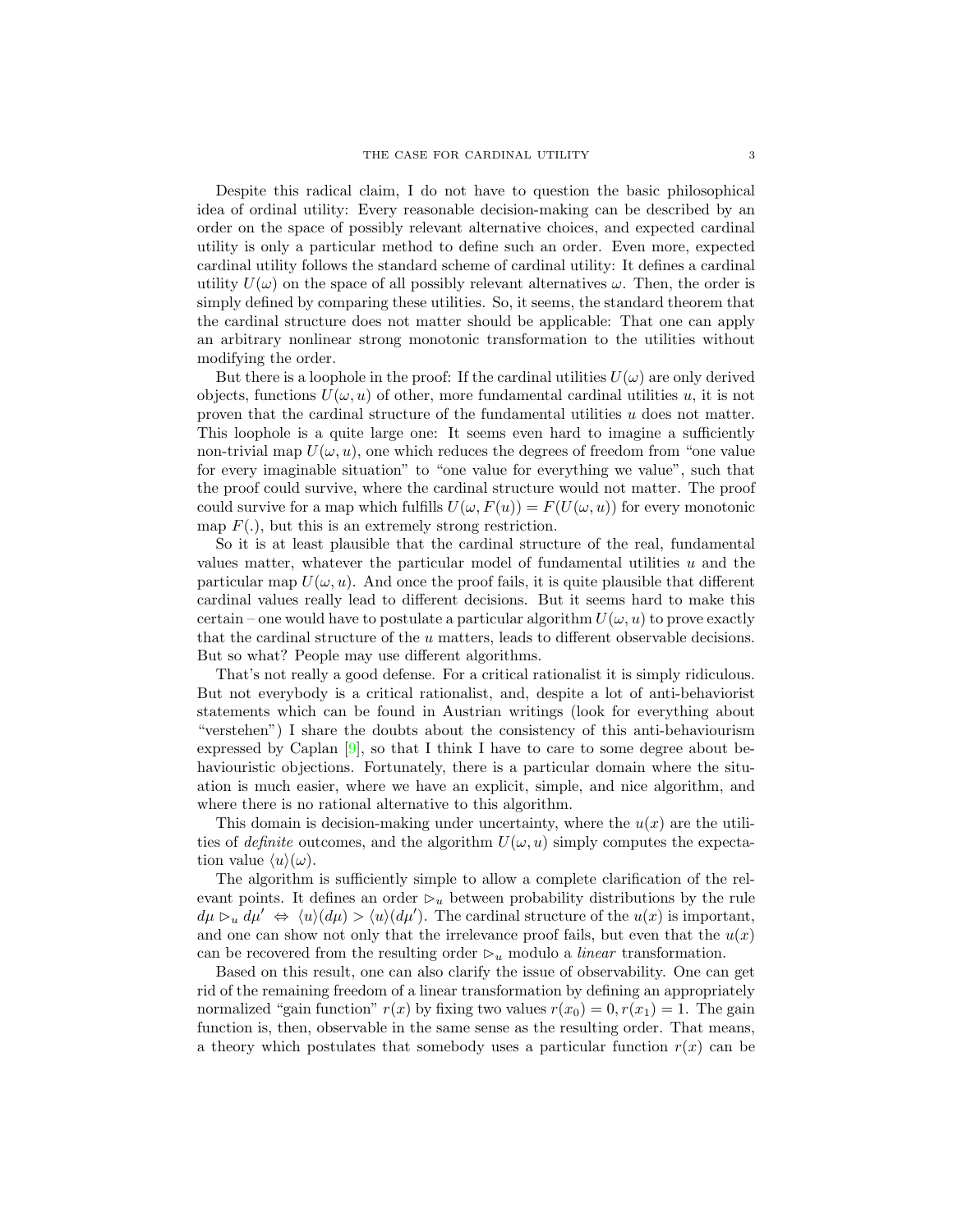distinguished from the theory that he uses a different one: There are imaginable circumstances where the two theories predict different observable decisions.

Even more, one does not even have to presuppose the use of this algorithm: It is sufficient to presuppose a few self-evident rationality principles for an order  $\triangleright$  on the space of probability distributions  $\mathcal{P}(X)$ . This assumption of rationality is already sufficient to construct, for an arbitrary rational ordinal utility  $\triangleright$ , an utility function  $u(x)$ , so that the order  $\mathcal{D}_u$  defined by expected cardinal utility algorithm for  $u(x)$  is exactly the same as  $\triangleright$ . In other words, somebody who does not use expected cardinal utilities (or an algorithm indistinguishable from using them) violates elementary rationality principles.

What else can be objected against cardinal utility? There are various objections, and I consider some of them (and, as the reader will guess, reject them). Here I want to mention only one major point: Most objections made from proponents of ordinal utility (including all I'm aware of) can be easily rejected by a similarity counterargument: They are applicable to ordinal utility as well.

This is a consequence of the mathematical closeness of the two approaches. Cardinal utility  $u(x)$  defines an ordinal utility  $\mathcal{D}_u$ , thus, is exactly a particular example of ordinal utility. What distinguishes cardinal utility, given the results of this paper, are only a few self-evident rationality principles. But the use of some rationality principles can be identified as a part of ordinal utility too: What else is the condition of the transitivity of the order? Clearly not an observable fact – we observe always only one decision, and have no observable information about the order between the rejected choices.

What are the consequences of this for Austrian economics? This problem has to be left to future research, by those more aware of the details of the differences between Austrian economics and their mainstream opponents. What I see is the following: Whenever some position is attacked for its use of cardinal utilities, the argument has to be reformulated in such a way that it does not depend on a rejection of cardinal utility. On the other hand, there may be other cases where the Austrian argument does not survive and cannot be replaced by a better one. In these cases, the Austrian position deserves modification.

This seems to be a loss. But I see also an advantage – the advantage of increased internal consistency of the Austrian approach. In fact, if I read the various explanations of the Austrian "method of understanding", I feel a quite clear contradiction: Understanding by introspection, as well as understanding of other people based on communication with them, clearly tells me that our values and aims have cardinal aspects, and that these cardinal aspects are very important for our decision-making.

Let's finally note that the aim of the paper is mainly pedagogical, addressed to supporters of Austrian economics who believe that there is a strong case against cardinal utility. I do not claim any mathematical novelty here. The very fact that, given some set of rationality assumptions, one can derive some cardinal utility functions such that its expectation value is optimized goes back to von Neumann and Morgenstern [\[15\]](#page-22-9) chap. 1.

# 2. The case against cardinal utility

<span id="page-3-0"></span>Let's start with the case against cardinal utility. One of the best explanations seems to be the original one given by Mises in Human Action: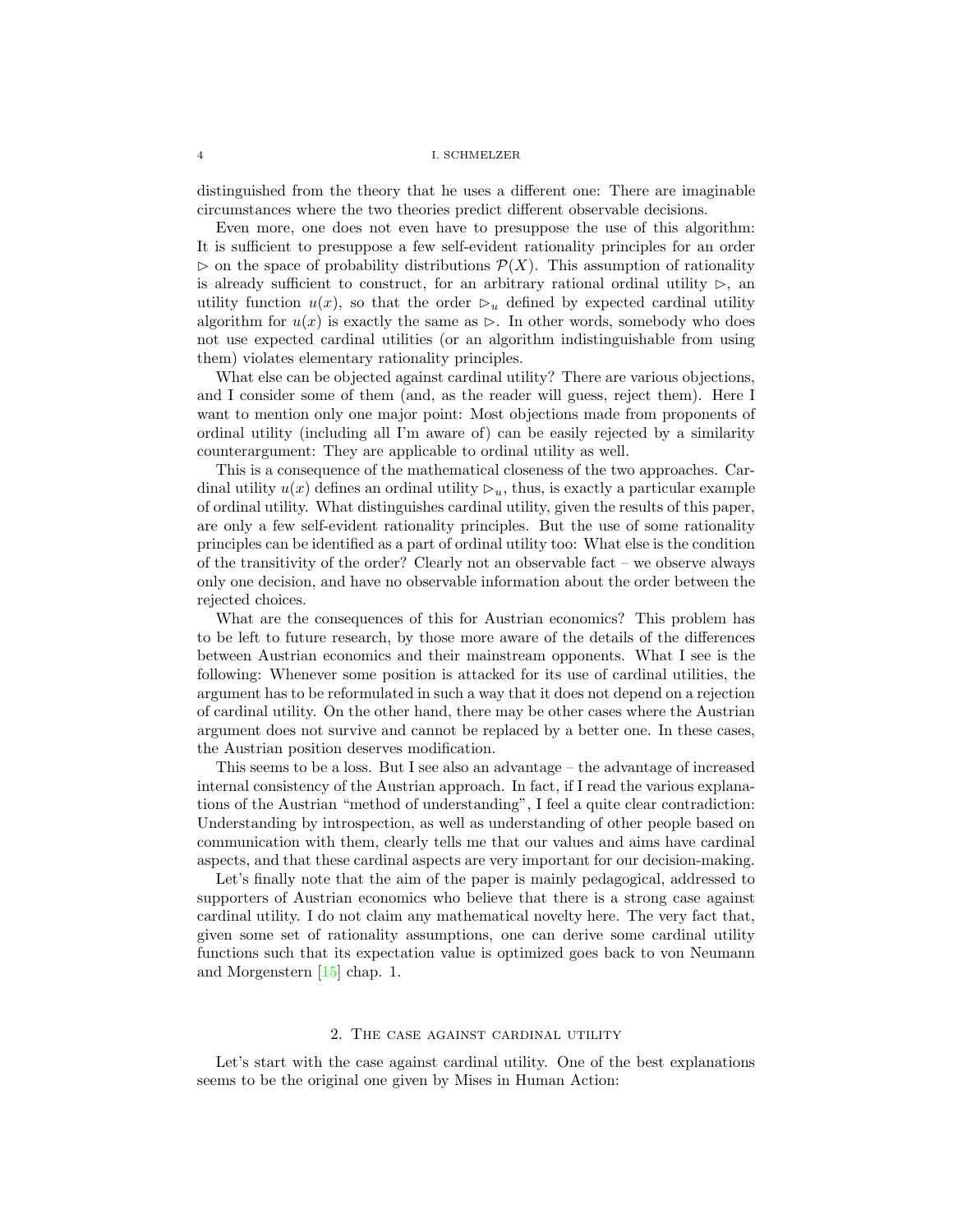The gradation of the means is like that of the ends a process of preferring a to b. It is preferring and setting aside. It is manifestation of a judgment that a is more intensely desired than is b. It opens a field for application of ordinal numbers, but it is not open to application of cardinal numbers and arithmetical operations based on them. If somebody gives me the choice among three tickets entitling one to attend to operas Aida, Falstaff, and Traviata and I take, if I can only take one of them, Aida, and if I can take one more, Falstaff also, I have made a choice. That means: under given conditions I prefer Aida and Falstaff to Traviata; if I could only choose one of them, I would prefer Aida and renounce Falstaff. If I call the admission to Aida a, that to Falstaff b and that to Traviata c, I can say: I prefer a to b and b to c.

The immediate goal of acting is frequently the acquisition of countable and measurable supplies of tangible things. Then acting man has to choose between countable quantities; he prefers, for example, 15r to 7p; but if he had to choose between 15r and 8p, he might prefer 8p. We can express this state of affairs by declaring that he values 15r less than 8p, but higher than 7p. This is tantamount to the statement that he prefers a to b and b to c. The substitution of 8p for a, of 15r for b and of 7p for c changes neither the meaning of the statement nor the fact that it describes. It certainly does not render reckoning with cardinal numbers possible. It does not open a field for economic calculation and the mental operations based upon such calculation. ([\[2\]](#page-22-1) p.200)

The example is impressive: What could be the meaning of cardinal utility if I have to decide between Aida, Falstaff, and Traviata? It seems clearly meaningless, or at best metaphorical, to say that I prefer Aida three times more than Falstaff.

But introspection tells me, and I'm sure not only me, that there is more about our preferences than simply the order. Not that we assign numbers named "utilities" to Aida and Traviata. The word "utility" itself is artificial. We care only about differences – gains and losses. And we also do not assign numbers to the gains and losses themself. But we care about their relations.

Say, I prefer Aida to Falstaff and Falstaff to Traviata. Aida, in comparison to Falstaff, is a gain, Traviata in comparison to Falstaff a loss. And everybody agrees that that one cannot assign an absolute number to this gain, as well as to this loss. One can estimate them only in comparison.

But in comparison one can. To estimate them in comparison is something we are doing, even more, we like to do it very much. Alice thinks Aida is excellent, superior, an exceptional masterpiece, and the differences between everything are unimportant. She agrees that Falstaff is a little better than Traviata, but insists that the difference is negligible. Bob heavily disagrees. He accepts that Aida is the superiour masterpiece, but Falstaff is a masterpiece too, and it is their difference which is almost negligible. But to compare Falstaff with Traviata, which deserves to be completely forgotten, is completely inexcusable.

So the values human beings assign to things *have* cardinal aspects. Are these cardinal aspects completely irrational?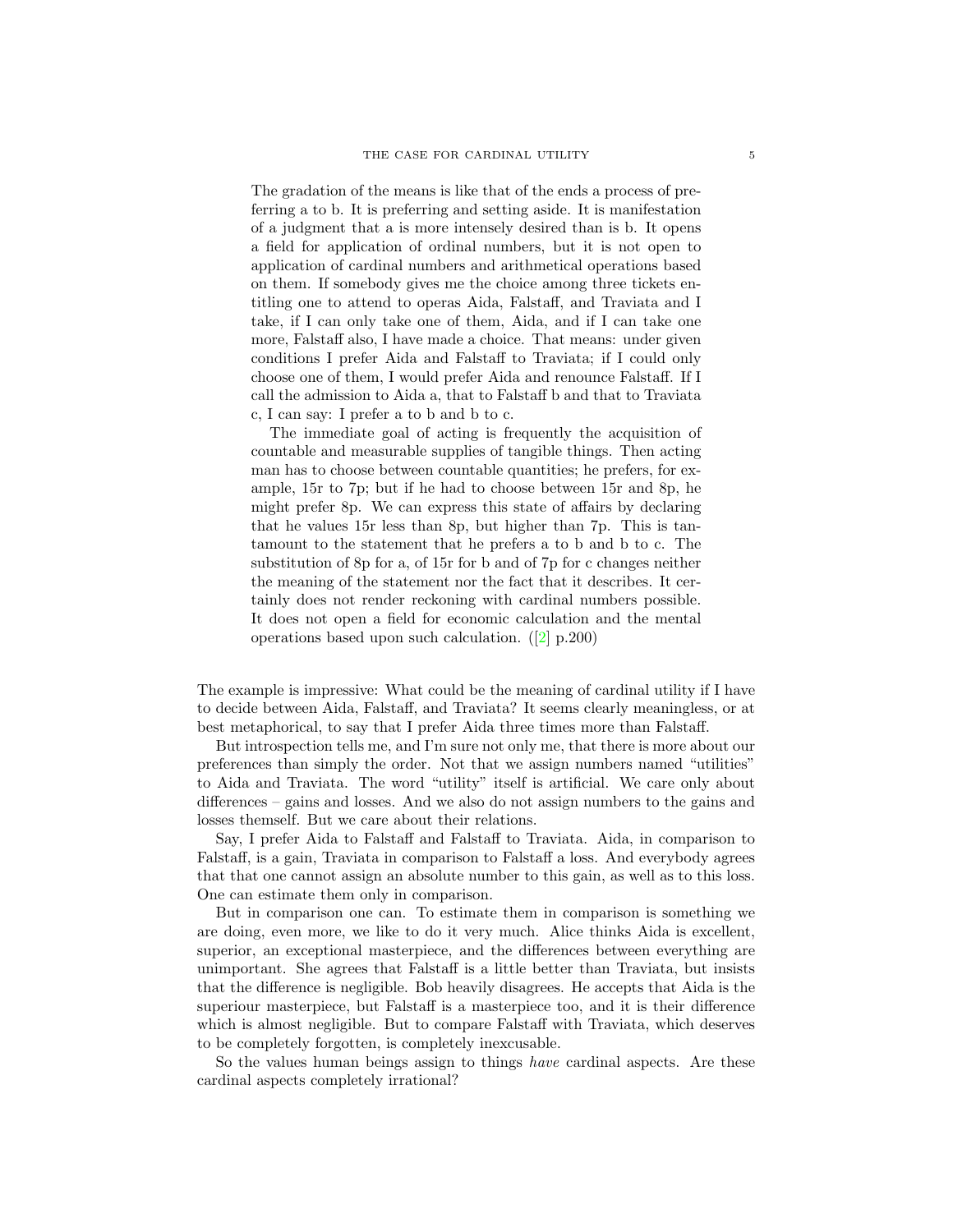#### 3. The defense of cardinal utility

<span id="page-5-0"></span>I claim that they are not. Instead, they are completely rational devices for decision-making in complex situations. You have to decide between 15r and 7p. Then you have to decide between 8p and 23q. And then between 4r and 6q. You are sure your choices will be consistent? You may not care, like Grimm's "Hans im Glück", but most people prefer to care. Having cardinal values for  $p$ ,  $q$ , and  $r$  is extremely helpful, and having them surely matters – that's the very reason to have them – even if one applies them only as a first, rough approximation, and leaves oneself the freedom to decide differently, following spontaneous whims.

But, while it is rational to have such values, it is also often rational not to follow the simple algorithm to maximize these values. Arguing that most people follow some algorithm approximately, or that rational people should follow some algorithm approximately, necessarily leaves a lot of room for disagreement. Fortunately there is a domain of decision-making where the situation is much easier, where the rules of rational behaviour are extremely simple, simple enough to formulate them as exact mathematical rules.

This domain is rational decision-making under uncertainty.

So let's consider a variant of the choice between the three operas where uncertainty is involved. I have to make a choice between two alternatives: One decision  $d_0$  gives a result with certainty – I can take a ticket for Falstaff  $(x_0)$ . The alternative decision  $d_{\pm}$  is to take a ticket from my friend, who has it at home, but is not sure if it is for Aida  $(x_{+})$  or Traviata  $(x_{-})$ . All I have is some probability  $p_{+}$  that it is for Aida and  $p_ - = 1 - p_ +$  that it is for Traviata. (See sect. [12](#page-15-0) about the question if it makes sense to define such a numerical value.)

Let's assume now that Mises is right and there is not more to say about my preferences than the order: I prefer Aida, and my second choice would be Falstaff. If I denote my preferences with an ordering relation  $\succ$ , then I can write my preferences as  $x_+ \succ x_0 \succ x_-\;$ . So, what we assume here is the simple concept of ordinal utility that what is ordered are definite states – Aida, Falstaff, and Traviata – without any cardinal aspects of these preferences.

So what will be my decision, given these preferences together with the probabilities  $p_{+} + p_{-} = 1?$ 

The answer is that the information about my preferences, as given by the order  $\succ$ , is not sufficient to make a rational choice.

Let's see why. First, let's recognize that the decision depends in a nontrivial way on the probabilities. Indeed, let's simply look at extremal values of the probabilities. First, assume that  $p_{+} = 0$ , that means, that it is impossible that the ticket is for Aida. It is certainly for x−, Traviata. Clearly, I prefer the ticket for Falstaff and choose  $d_0$ . Let's look now at the other extreme  $p_+ = 1$  that the ticket is certainly for  $x_+$ , Aida. Once I prefer Aida to Falstaff, and the risk to end up with Traviata does not exist, I make the choice  $d_\pm$  and take the ticket from my friend.

So, in the two extremal cases  $p_{+} = 0, 1, 1$  will make different choices. It is also clearly rational that an increasing probability  $p_+$  for Aida makes the risky decision  $d_{\pm}$  more attractive. So, this purely qualitative consideration gives a clear result: There will be some critical probability r where I change my choice from  $d_0$  for  $p_{+} < r$  to  $d_{+}$  for  $p_{+} > r$ . A probability where I consider the chance to get the Aida ticket as worth to accept the risk to end up with the Traviata ticket. Everything else would be irrational, inconsistent, violate common sense.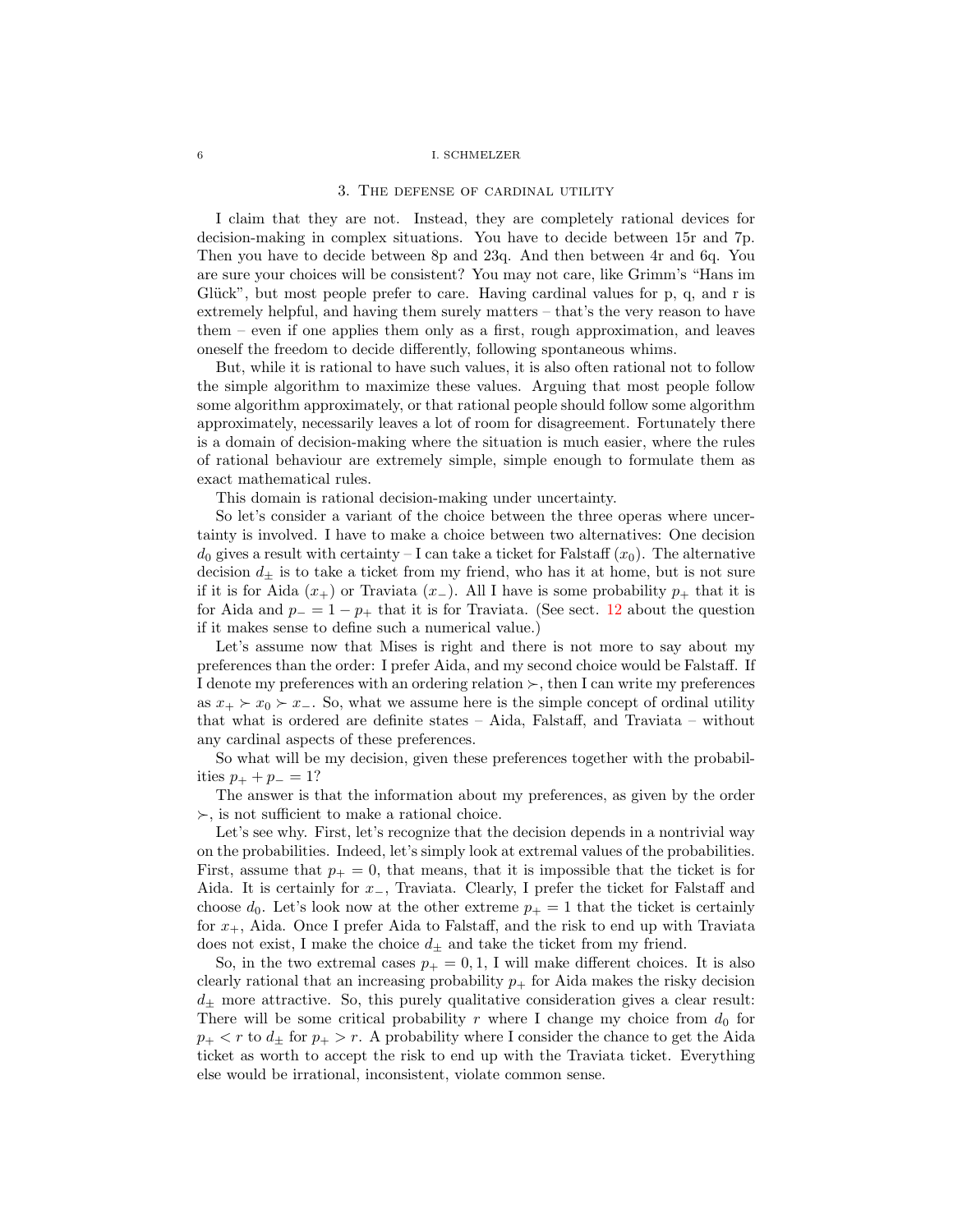But what about the value r? How is this value defined? The answer is that this depends. For different people, with different opinions about the three operas, there will be different values of r, even if they all have the same ordering preferences as  $x_+ \succ x_0 \succ x_-.$ 

Indeed, this is the point where Alice and Bob disagree. Let's consider the probabilities as fixed by  $p_+ = p_- = \frac{1}{2}$  and compare what Alice and Bob think about the choice. Above share the same order of preference  $x_+ \succ x_0 \succ x_-\$ . But Alice clearly prefers Aida, but she is almost indifferent between Falstaff and Traviata. So Alice will clearly prefer the risky choice  $d_{\pm}$ , because it gives her at least a chance to get a ticket for Aida. And this will remain her choice even for  $p_+$  much larger than  $\frac{1}{2}$ . That means, her value of r will be quite large, close to 1.

Instead, for Bob the difference between Aida and Falstaff is not that important, but Traviata is a no go for him, he has already seen it and not liked it at all. So, Bob will clearly prefer the sure choice  $d_0$  of Falstaff. And, given his interest, he will prefer  $d_0$  not only for  $p_+ = \frac{1}{2}$ , but even for much lower  $p_+$ . In other words, his value of  $r$  will be quite small, close to 0.

Thus, the interests of Alice and Bob are clearly different, and this results in different choices. Given their values, every other choice would be completely off for them. Clearly they act differently because they have different values.

If cardinal utilities would not matter, their interests, as far as they are relevant for their decision-making process, would be identical. Their cardinal utilities lead to the same ordering of interests:  $x_+ \succ x_0 \succ x_-\$ . So the thesis that cardinal utilities do not matter is unable to explain their different choices.

Instead, using cardinal utilities  $u(x)$  for the three operas leads to a simple and natural algorithm for decision-making: One has to compare  $u(x_0)$  – the utility of the Falstaff ticket – with  $p_{+}u(x_{+})+p_{-}u(x_{-})$  – the expectation value of the utility of the ticket of my friend. One can easily see that this simple algorithm fulfills all the conditions of rational choice we have identified in our consideration: The preferences in the extremal cases, the increasing reasonableness to risk with increasing chances to get the Aida ticket, the existence of a single critical probability  $r$  where the decision changes.

One could object that Alice and Bob do not have such "utilities" in mind. Indeed. What they have in mind is what matters. Utilities make sense only modulo a linear transformation  $F(u) = au + b$ ;  $a > 0$ . One can set two of the three numbers to arbitrary values, say,  $u(x_{+}) = 1$ ,  $u(x_{-}) = -1$ . So there is one real number which remains after this normalization, and this number,  $u(x_0)$ , defines the size of the loss of getting Traviata instead of Falstaff, in comparison with the gain of getting Aida instead of Falstaff. It is this cardinal number, this relation, which is important for decision-making, which defines the critical probability  $r$ , and about which people care.

#### 4. Probabilistic ordinal utility

<span id="page-6-0"></span>"You have completely misunderstood the concept of ordinal utility," objects the proponent of ordinal utility, "you argue about preferences between  $x_0$  and the uncertain state  $d\mu$  described by a probability distribution. Of course, the order between  $x_0$  and  $d\mu$  is not defined by the order between the definite states  $x_-, x_0$ , and  $x_+$ .  $d\mu$  is simply a different state. The concept of ordinal utility assumes that there is an order between all the states which are relevant for decision-making, and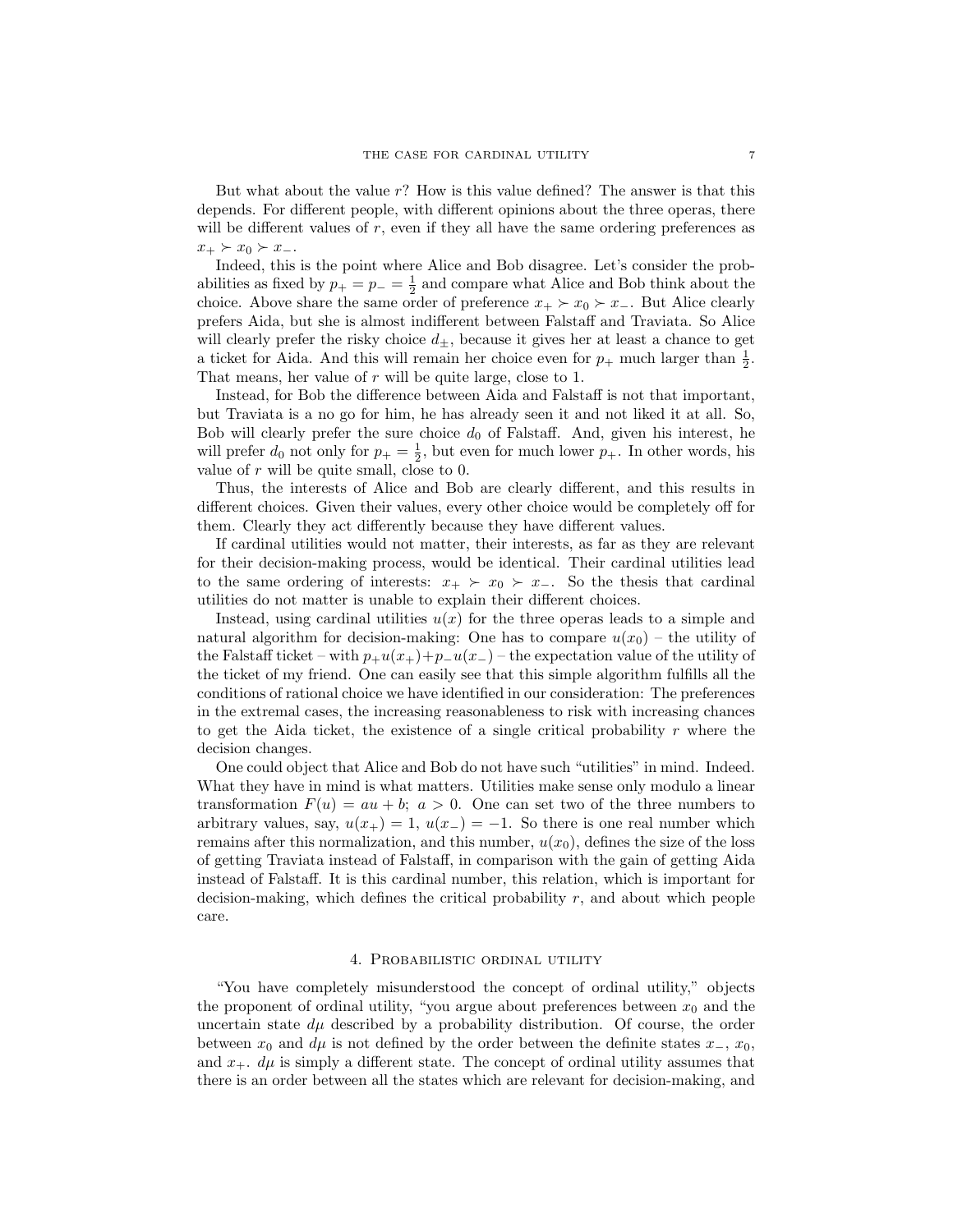in the example it is the state  $d\mu$  which is relevant for decision-making, thus, the order between  $x_0$  and  $d\mu$  has to be defined. So, once we consider decision-making under uncertainty, the order  $\succ$  on the definite states X is not sufficient, and one has to consider an order on the space of probability distributions  $\mathcal{P}(X)$ ."

Fair enough. But I object that the point of my argument has been misunderstood. The point about the order  $x_+ \succ x_0 \succ x_-$  as being insufficient was to clarify that for the decision-making algorithm which I have described – the algorithm based on cardinal utilities  $u(x)$  for definite states, which maximizes the expected utility – the cardinal structure matters. If it would not matter, then the corresponding order  $\succ$  on the set of definite states X, defined by  $x \succ x'$  if  $u(x) > u(x')$ , would be sufficient.

So, if we presuppose that this particular algorithm is used under conditions of uncertainty, the cardinal structure of the  $u(x)$ , which are defined on the definite states  $x \in X$ , matters.

It is not at all my intention to argue that ordinal utility is impossible.

But the concept of ordinal utility which is viable is a different object  $-$  it is an order not on the space of definite states  $X$ , but on the much larger space of probability distributions  $\mathcal{P}(X)$  defined on this space. These spaces should not be mingled, and to avoid confusion I will use different denotations for them. I will use x with various indices to denote definite states, elements of X, but  $d\mu$ or  $d\omega$  with various indices for states defined by probability distributions, elements of  $\mathcal{P}(X)$ . But definite states are also particular examples of distributions – deltadistributions. To denote the distribution localized in x I use the denotation  $\hat{x}$ , so that  $x \in X$  and the corresponding  $\hat{x} \in \mathcal{P}(X)$  will be distinguished. Then I use lower letters like  $u(x)$ ,  $r(x)$  to denote real functions on definite states X, for such functions on  $\mathcal{P}(X)$  I will use uppercase letters like  $U(d\mu)$ . Last but not least, I use the "thin" symbol  $\succ$  for an order on the space X but the "fat" symbol  $\succ$  for an order on the much larger space  $\mathcal{P}(X)$ .

So I accept that decision-making under uncertainty can be described by a *probabilistic* ordinal utility – by an order  $\triangleright$  on  $\mathcal{P}(X)$ .

Even more, I accept that this concept is universally applicable, that it is the only reasonable, rational one – every reasonable decision-making process under uncertainty has to be equivalent to the definition of such an order  $\triangleright$  on  $\mathcal{P}(X)$ .

## 5. The decision-theory algorithm

<span id="page-7-0"></span>And this does not contradict at all my claim that a decision-making algorithm which is not equivalent to maximization of expected cardinal utility is irrational: This algorithm is simply a particular case, a particular method to define such an order  $\varphi_u$  on  $\mathcal{P}(X)$  given a cardinal utility  $u(x)$  on definite states  $x \in X$ :

<span id="page-7-3"></span>**Theorem 1** (decision-theory algorithm). Assume we have given an arbitrary de-terministic cardinal utility – a bounded measurable<sup>[1](#page-7-1)</sup> function  $u(x): X \to \mathbb{R}$ . Then the binary relation  $\mathcal{D}_u$  on  $\mathcal{P}(X)$  defined by

<span id="page-7-2"></span>
$$
d\mu \rhd_u d\mu' \quad \Leftrightarrow \quad \langle u \rangle (d\mu) > \langle u \rangle (d\mu') \qquad with \qquad \langle u \rangle (d\mu) = \int_X u(x) d\mu(x) \quad (1)
$$

<span id="page-7-1"></span><sup>1</sup>Non-measurable functions are artefacts of mathematical set theory which play no role at all in applications. We have included this word only for accuracy.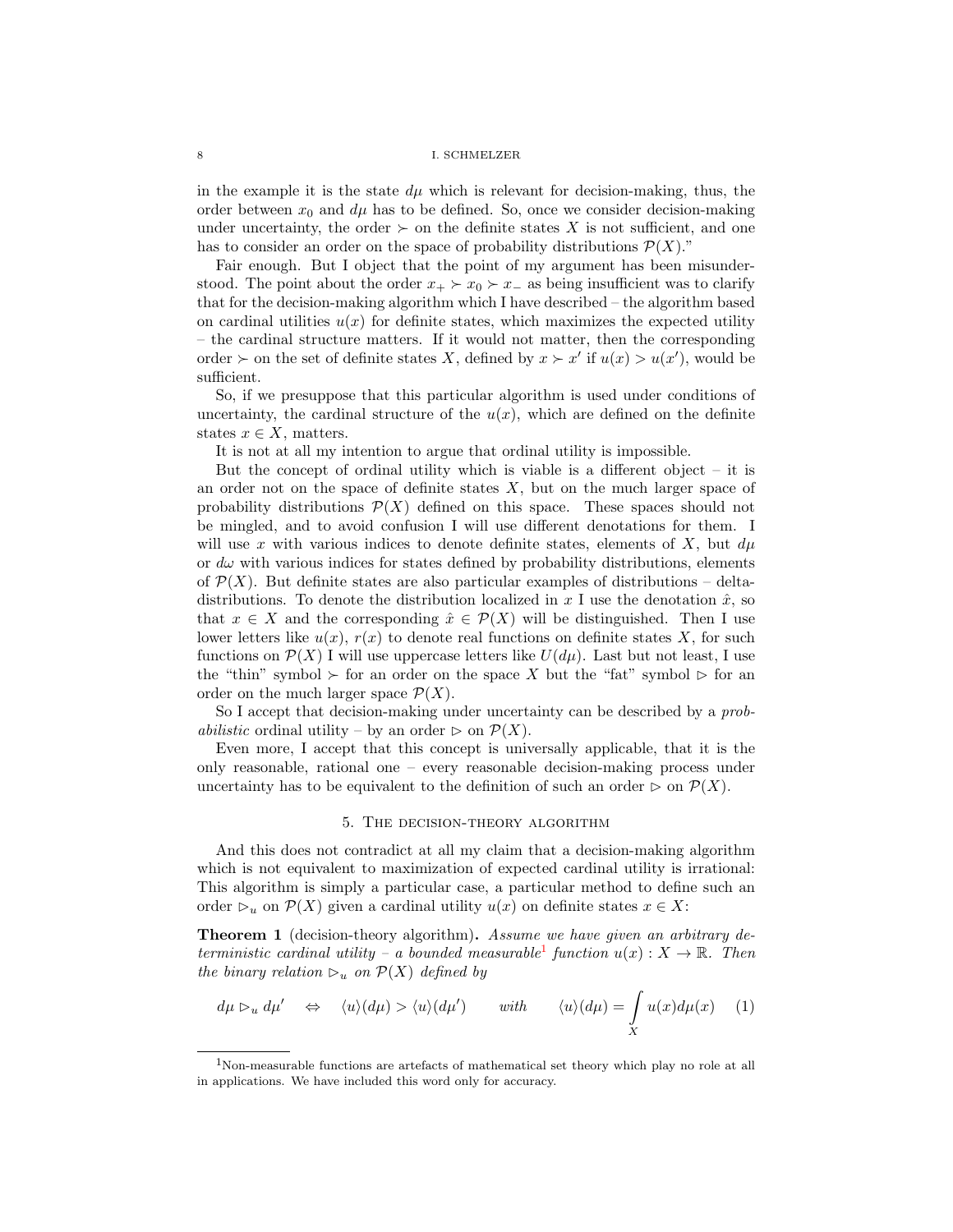# defines a probabilistic ordinal utility – a linear order  $\triangleright_u$  on  $\mathcal{P}(X)$ .

One may object against such algorithms that real people do not follow such algorithms. But I do not even claim that real people actually use this algorithm – they clearly don't compute integrals. The point of considering this algorithm is that it is a rational one. And, except for the many occurrences where people err, they behave at least approximately rational, thus, to consider rational algorithms is also useful as an approximate theory of human behaviour. But for the purpose of this paper, such objections are irrelevant also for another reason – they apply equally to ordinal utility too. Real people also behave in ways which violate the transitivity condition of an order. Moreover, they often engage in wishful thinking, that means, their evaluation of the outcomes of the decisions is influences by their aims and wishes – an effect which is not described by the model of ordinal utility, where the order describes the aims, and the outcomes of the decisions are computed independently.

The reason to consider this algorithm is, therefore, not that people actually use it (even if it is important that it is in agreement with common sense and approximately followed) but that it is a rational algorithm.

#### 6. The mathematical argument against cardinal utility

<span id="page-8-0"></span>The first and most important point is that for this algorithm the unobservability argument against cardinal utility fails. So let's see where this seemingly simple mathematical proof fails.

Let's start with the situation where the proof is correct – the case of decisionmaking under the condition of certainty.

Under certainty, the decision-theoretic algorithm simplifies. We have to compare only definite outcomes, so we don't have to consider expectation values:  $\langle u \rangle(\hat{x}) =$  $u(x)$ . So the order  $x \succ x'$  is simply defined by  $u(x) > u(x')$ .

Now let's modify the cardinal structure preserving only the order. The way how to do this is to apply an arbitrary monotonic transformation. Such a transformation is defined by a strong monotonic function  $F(u): \mathbb{R} \to \mathbb{R}$ . All what is required is the condition of strong monotonicity:  $u > u' \Rightarrow F(u) > F(u')$ . Such a transformation can completely change those aspects we have characterized as important – the relations of gains and losses. The utility of Falstaff may be shifted down close to Traviata, as for Alice, or shifted up close to Aida, as for Bob. So the relation between the gain of getting Aida instead of Falstaff and the loss of getting Traviata instead can be shifted from very large for Alice to very small for Bob.

The result is that the deterministic utility, as defined by the decision-theoretic algorithm, remains the same:  $\succ_u$  is the same order as  $\succ_{F(u)}$ . And, indeed, Alice and Bob agree about this order: Aida is better than Falstaff, and Falstaff better than Traviata. Up to now, there is no contradiction between this proof and our example. And also none with Mises's original argument: If confronted with a simple choice between the three tickets, they would make the same decisions. For decision-making under certainty their different opinions do not matter.

I claim that for decision-making under uncertainty this is no longer true.

But the proof can be easily extended to arbitrary probabilistic utilities. So let's consider a general probabilistic utility  $U(d\mu): \mathcal{P}(X) \to \mathbb{R}$ , which defines a probabilistic order  $\triangleright_U$  by the rule that  $d\mu \triangleright_U d\mu'$  if  $U(d\mu) > U(d\mu')$ . We can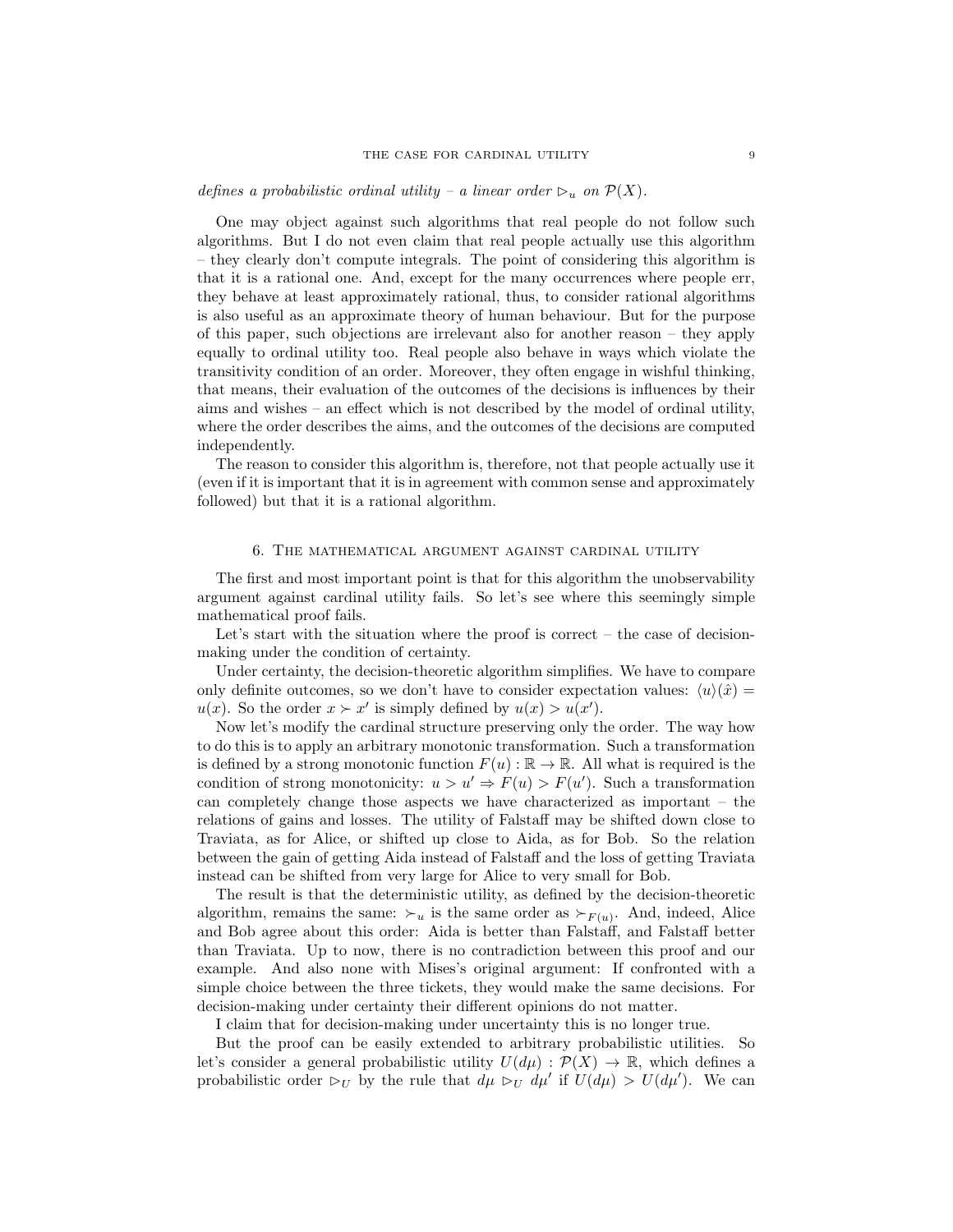apply the same general nonlinear monotonic function  $F(.)$  to  $U(d\mu)$  and obtain the same result: The order does not change,  $\triangleright_U$  is exactly the same order as  $\triangleright_{F(U)}$ .

And the particular probabilistic utility  $\langle u \rangle$  defined by the expectation value is not more than a particular choice of a probabilistic utility  $U(d\mu) = \langle u \rangle(d\mu)$ . The theorem has been proven for all  $U(d\mu)$ , so it holds also for  $\langle u \rangle(d\mu)$ . Case closed.

Wrong. Case not closed. The claim is that the cardinal structure of  $u(x)$  matters. So one would have to prove that  $u(x)$  gives the same order as  $F(u(x))$ . That means one would have to prove that  $\langle u \rangle$  gives the same order as  $\langle F(u) \rangle$ . This is quite different from the claim that  $\langle u \rangle$  gives the same order as  $F(\langle u \rangle)$ , what has been proven. The two utilities  $\langle F(u) \rangle$  and  $F(\langle u \rangle)$  are in general different:  $F(\langle u \rangle) \neq \langle F(u) \rangle$ .

The proof goes through only in a particular case – that of a linear strong monotonic function  $F(u) = au + b$ ;  $a > 0$ . For linear F, we have  $F(\langle u \rangle) = \langle F(u) \rangle$ , because the expectation value is a linear functional. And so we can complete the proof, and find that in this case  $\triangleright_u$  is really the same order as  $\triangleright_{F(u)}$ . But for non-linear  $F$  the proof fails.

In fact, our example illustrates the difference. The utilities of Alice and Bob can be transformed into each other by some non-linear strong monotonic  $F$ , which shifts the utility  $u(x_0)$  for the Falstaff ticket up and down between  $-1$  and 1 but leaves the other two values unchanged. Alice and Bob above follow the decisiontheoretic algorithm, maximize their expected utility. As the result, they make different choices for the case of  $p_+ = \frac{1}{2}$ , thus, their order  $\triangleright$  on  $\mathcal{P}(X)$  is different. So the monotonic transformation F has changed the order, and  $\triangleright_{Alice}$  and  $\triangleright_{Bob}$ appear different.

This is already a very important result, it shows that the standard objection of Austrian economics against cardinal utility fails: If one presupposes the use of the decision-theory algorithm, and applies it in situations of uncertainty, then the standard argument that the cardinal structure does not matter is invalid.

## 7. The cardinal structure

<span id="page-9-0"></span>We have seen already that some part of the argument against the cardinal structure remains nonetheless valid: The real numbers  $u(x)$  themself do not matter. One can apply an arbitrary order-preserving *linear* transformation  $F(u) = au + b$ ;  $a > 0$ without modifying the resulting order, and, therefore, without modifying any observable decision. The structure which is preserved by such linear transformations is named by mathematicians an oriented affine structure.

So, cardinal utility may be not an optimal choice for naming this concept, once the numbers  $u(x)$  themself do not matter. But this does not lead to any danger of confusion, because nobody claims that the numbers  $u(x)$  themself do matter. And therefore I do not propose to rename cardinal utility into something else, like affine utility. It is simply necessary to clarify that "cardinal utility" does not mean that the numbers  $u(x)$  themself are important, but only those things are important which remain unchanged if one applies an order-preserving linear transformation  $F(u) = au + b$ ;  $a > 0$ . After this clarification, one can use the established notion of cardinal utility.

But, wait: Up to now we have only shown that the standard argument against cardinal utility fails – we cannot prove that  $F(u)$  and u are indistinguishable. But it does not yet follow that the cardinal structure really matters. Maybe there is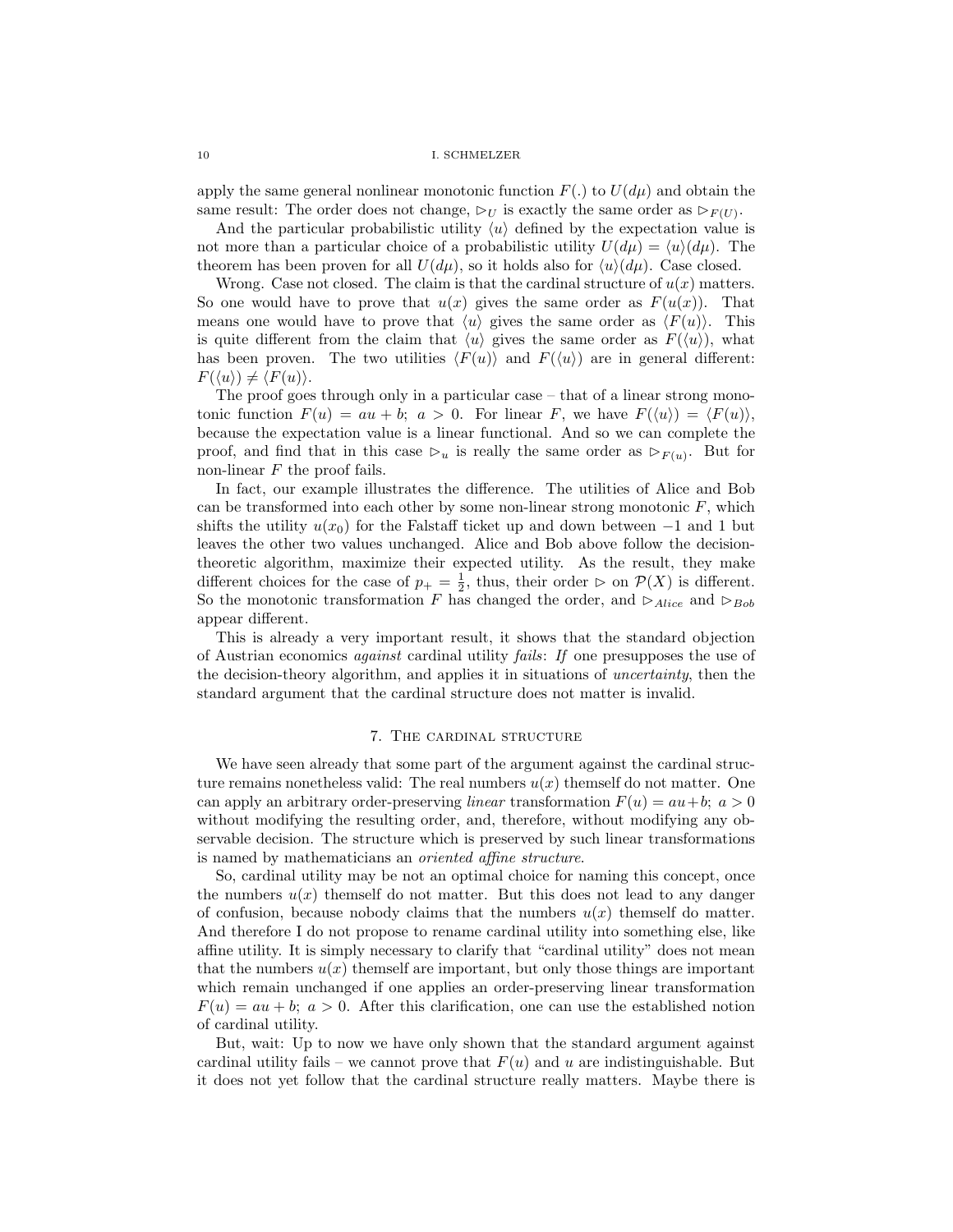another proof? Maybe only some part of the structure is important? The following theorem (proven in app.  $A$ ) excludes this possibility:

<span id="page-10-1"></span>**Theorem 2** (reconstruction). Assume two deterministic cardinal utilities  $u$ ,  $u'$ define by [\(1\)](#page-7-2) the same probabilistic ordinal utility  $\triangleright$ .

Then there exists such  $a > 0, b \in \mathbb{R}$  so that  $u'(x) = au(x) + b$ .

In other words, whatever remains invariant for arbitrary order-preserving linear transformations  $au + b$ ;  $a > 0$  is already *completely* defined by the probabilistic ordinal utility  $\triangleright_u$ .

What are these things which remain unchanged if one applies such a linear transformation? First, let's consider not the utilities themself, but utility differences. Utility is anyway an artificial, scientific word, not used in everyday language, but for utility differences we already have words in common language – gains and losses. These are already more invariant – translations  $F(u) = u + b$  do not change them.

Common sense also knows that gains and losses are not some absolute numbers, that only relations between them are important. But relations between utility differences are already invariants of linear transformations:

$$
\frac{u(x_1) - u(x_2)}{u(x_3) - u(x_4)} = \frac{u'(x_1) - u'(x_2)}{u'(x_3) - u'(x_4)} \qquad \text{if} \qquad u'(x) = au(x) + b. \tag{2}
$$

One does not have to consider all these relations. One such relation  $r(x)$  for each state  $x \in X$  is sufficient. For this purpose let's fix one arbitrary reference state  $\hat{x}_0$ (say my actual state here and now), and another, different one  $\hat{x}_1$  (say, the same actual state, but with me having 1 $\in$  more). Their difference  $u(x_1) - u(x_0)$  plays the role of a unit of gain. Then the utility  $u(x)$  of every other state is already uniquely defined by the invariant relation  $r(x)$  and the two arbitrary utilities  $u(x_0)$ and  $u(x_1)$ :

$$
r(x) = \frac{u(x) - u(x_0)}{u(x_1) - u(x_0)}; \qquad u(x) = r(x)(u(x_1) - u(x_0)) + u(x_0). \tag{3}
$$

This function  $r(x)$  can be used as an utility function itself, normalized by the conditions  $r(x_0) = 0$ ,  $r(x_1) = 1$ . In other words, the utility function can be fixed uniquely by a simple normalization condition. We will name this function " $gain$ " function".

# 8. The question of observability

<span id="page-10-0"></span>But does it really follow from our reconstruction theorem [2](#page-10-1) that the gain function is observable?

Given that, in principle, aims can change in time, all the sufficiently certain observables about our aims are restricted to a single decision. This single decision is preferred to all alternatives. This is certainly not much. And it is clearly not sufficient to identify, by observation, the whole structure of our decision-making database. The simplified assumption of stability of the aims over time gives some more observable data, nonetheless even with this assumption one cannot recover the whole structure.

But there is a weaker notion of observability – observability in principle. The human being who uses our algorithm with some function  $r(x)$  acts in a predictable way in every imaginable situation. And now we can ask which part of the information can be extracted in principle by observation. Here, two sets of aims are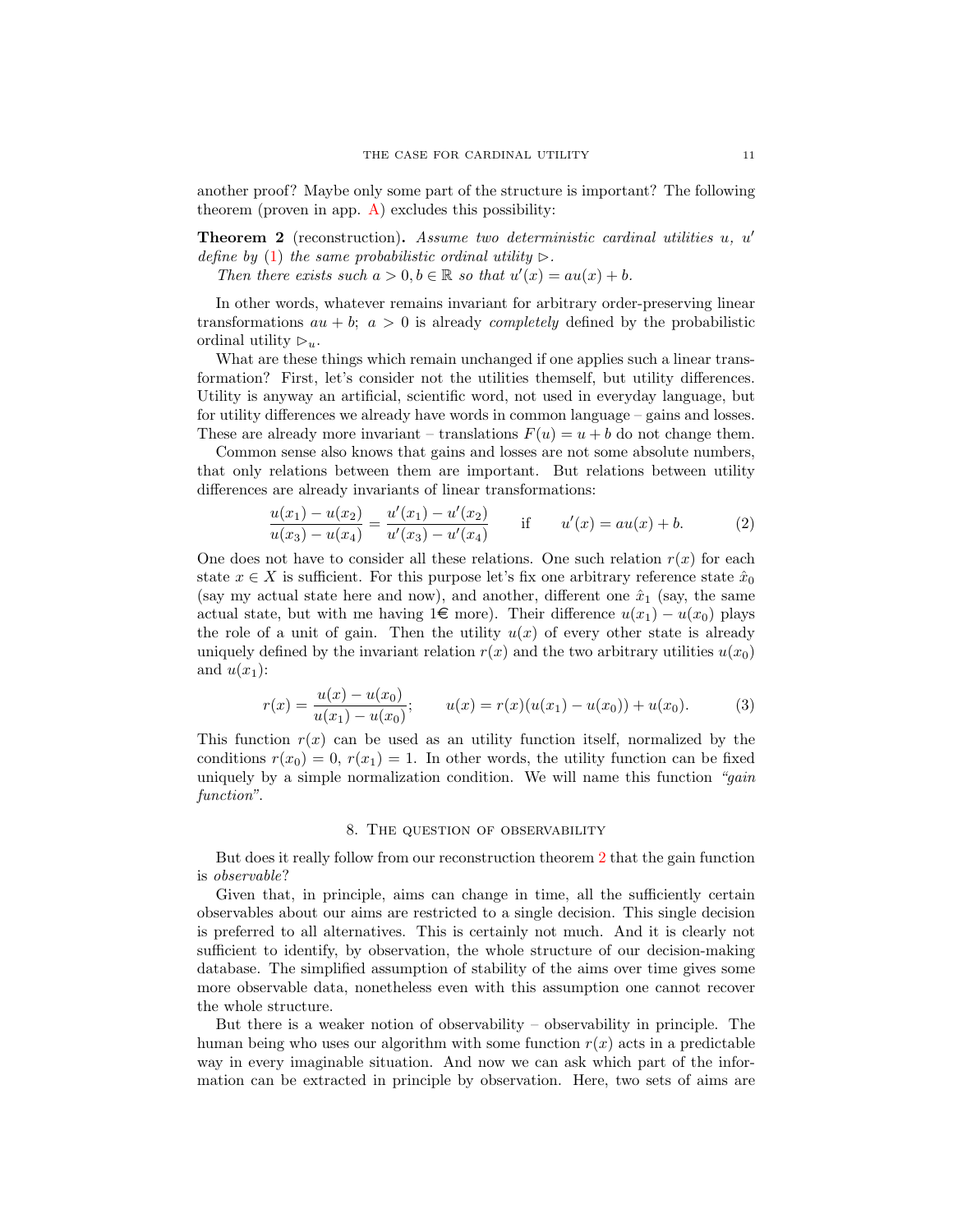indistinguishable in principle if all decisions, in all imaginable situations, are identical. Whenever where is a difference for at least one imaginable situation, the two sets of data are distinguishable by observation in principle.

In Popper's language, a structure for decision-making is observable in principle if the claim that two different structures are identical is falsifiable by observation.

If we restrict ourself to this concept of observability, the gain function  $r(x)$  is observable. Indeed, assume we have two different gain functions  $r(x)$ ,  $r'(x)$ . It follows from the reconstruction theorem [2](#page-10-1) that the resulting probabilistic orders  $\triangleright_r$ ,  $\triangleright_{r'}$  have to be different. Once they have to be different, there will be at least one pair  $d\mu$ ,  $d\mu'$  so that  $d\mu >_{r} d\mu'$  and  $d\mu <_{r'} d\mu'$ . So, in a situation where one has to choose between  $d\mu$  and  $d\mu'$  one will decide differently.<sup>[2](#page-11-1)</sup>

Empiricists or behaviorists may not like such a restricted notion of observability, but this is certainly nothing I would care about.

But even if one follows empiricism or behaviourism, one cannot extract from the issue of observability an argument against cardinal utility in favour of ordinal utility. In fact, the complete order  $\triangleright$ , which is presupposed by ordinal utility theory, is observable only in the same weak sense as cardinal utility. Or, in other words, the reconstruction theorem [2](#page-10-1) transforms the question of observability of the gain function  $r(x)$  into the analogical question of observability of the probabilistic ordinal utility  $\triangleright_r$ .

So, the cardinal structure, as defined by the gain function  $r(x)$ , is observable in the same sense as the order  $\triangleright$  itself is observable. Those who accept ordinal utility as a valid concept cannot object against cardinal utility using an unobservability argument.

### 9. Rationality principles for probabilistic ordinal utilities

<span id="page-11-0"></span>Up to now I have presupposed the existence of an utility function  $u(x)$  so that the order  $\triangleright$  is equivalent to  $\triangleright_{u}$ . As a critical rationalist, I have no problem making such theoretical presuppositions. There is sufficient support from common sense as well as introspection that human decision-making under uncertainty is based on the consideration of relative gains and losses. Nonetheless, the question is interesting if there are other reasonable ways to define probabilistic ordinal utilities.

There are, clearly, such orders  $\triangleright$  which cannot be obtained as  $\triangleright_u$  for some utility  $u(x)$ . Imagine a number fetishist, who hates situations where his chances to win are too close to the "evil probability" of 0.666, and prefers, whatever the outcomes, a situation where his chances to win are different – smaller or better does not matter. This defines, of course, also some order  $\triangleright$  on  $\mathcal{P}(X)$ . And there is obviously no utility function  $u(x)$  which would recover such an order as  $\triangleright_u$ .

But this order is quite obviously irrational. To exclude such clearly irrational probabilistic ordinal utilities, let's define now some rationality principles.

For proponents of ordinal utility there is not much to object against the very idea to presuppose some rationality principles: Ordinal utility also presupposes some rationality principles, in particular the principle of transitivity  $-$  if one prefers

<span id="page-11-1"></span><sup>&</sup>lt;sup>2</sup>This "proof" is a little sloppy – the orders would be different already if  $d\mu \triangleright_r d\mu'$  and  $d\mu \triangleq_{r'} d\mu'$ , and in this case above could choose  $d\mu$ . So one has, in fact, to identify some  $d\mu$ ,  $d\mu'$ with  $d\mu \rhd_r d\mu'$  and  $d\mu \rhd_{r'} d\mu'$  explicitly. But this is not difficult having in mind the constructions given in app. [A.](#page-20-0) Taking an x where  $r(x) \neq r'(x)$ , a value  $\tilde{r} = \frac{1}{2}(r(x) + r'(x))$  between them, and comparing  $\hat{x}$  with  $d\omega_{\tilde{r}}$  would to the job.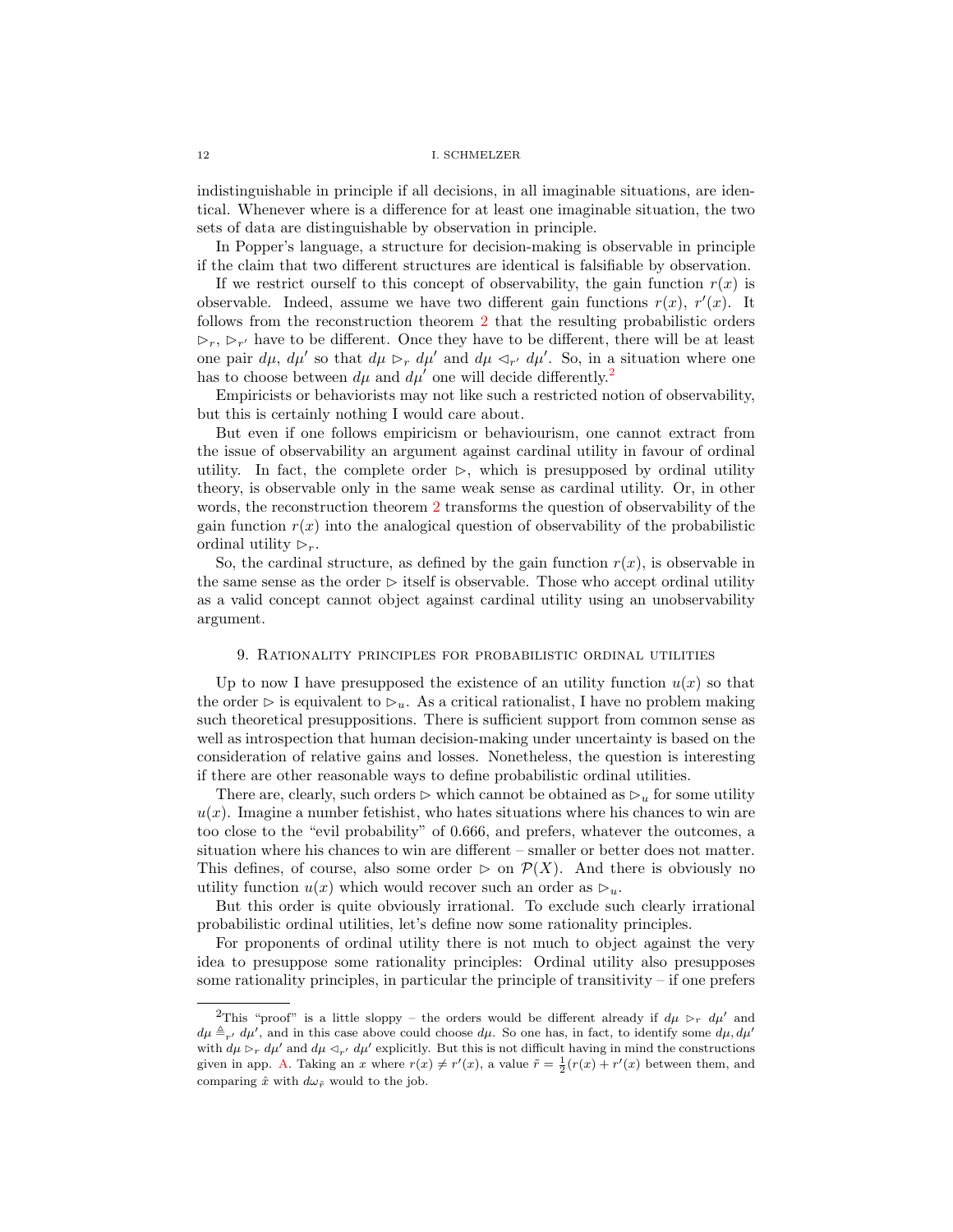$A$  to  $B$  and  $B$  to  $C$ , one has to prefer  $A$  to  $C$  too. Human psychology knows that this condition is often violated by real human beings, so this is a nontrivial restriction too.

But let's consider now the rationality principles I propose for probabilistic ordinal utilities:

**Principle 1** (preference for better chances). Assume  $\hat{x} \triangleright \hat{x}'$ . Then  $(p\hat{x} + (1-p)\hat{x}') \triangleright (q\hat{x} + (1-q)\hat{x}')$  if  $p > q$ .

In simple words, in a state of uncertainty between two states I prefer to have higher probability for the outcome I prefer.

**Principle 2** (preference for better outcome).  $\forall d\mu, d\mu', d\omega \in \mathcal{P}(X)$ : if  $d\mu \geq d\mu'$ then  $pd\mu + (1-p)d\omega \geq p'd\mu + (1-p)d\omega$  (resp. for  $\leq$ ).

That means, in a state of uncertainty I prefer a situation where, everything else fixed, one possible outcome is replaced by another, preferable one.

Above principles are so self-evident and obvious that it does not seem to make sense to justify them by anything else. This is the classical case where further justification only increases doubt – the axioms one starts with simply cannot be more obvious and more self-evident.

Except, maybe, the observation that already the very phrase "better chance" implicitly presupposes this principle: The meaning of "better chance" is a higher probability to win, thus, presupposes a preference between the possible outcomes. But that such a higher probability to win it is named "better chance" assumes that it is preferable.

It is interesting to compare these principles with similar approximate principles in a deterministic world. Say, a deterministic analog of the preference for better chances could be a principle of preference for more items of something we like. Say, if we prefer to have  $1000\epsilon$  in comparison to nothing, we should prefer also to have  $x \in \mathbb{R}$  in comparison to  $y \in \mathbb{R}$  is  $x > y$ . This principle is a nice approximation, and we follow such principles quite often, but it is certainly not a strong law of rational reasoning, and there are a lot of exceptions: Think about the higher necessities for security, higher taxation by states and so on. Often enough state regulations make exceptions for incomes below  $x \in$ , which makes it preferable to have  $(x-1) \in$  instead of  $x \in$ . So what is the difference? Why is the "preference for more items" only an approximation which sometimes fails, while I propose to accept the "preference for better chances" as an absolute, exception-free law of rational reasoning?

The difference is that the "probabilistic states" are not really states. Different from states of the world, "states" of probability theory appear only in human thoughts and theories. Even if we follow an objective, frequentist interpretation of probability, we never appear in a frequency, but always only in a definite state. Now, the real states involved in the principle of preference for better chances are the same in all the "probabilistic states" compared there – they are the two states  $x_0, x_1$ . There is also no preference for risk involved. We are always, conceptually, in the same state of uncertainty, with the same possible outcomes  $x_0$  and  $x_1$ , only with different degrees of plausibility for each of the two outcomes. So the things which distinguish the alternatives are parts of our thoughts, completely under our control, and no unexpected consequences of the really different states with different amounts of  $\epsilon$  can play any role.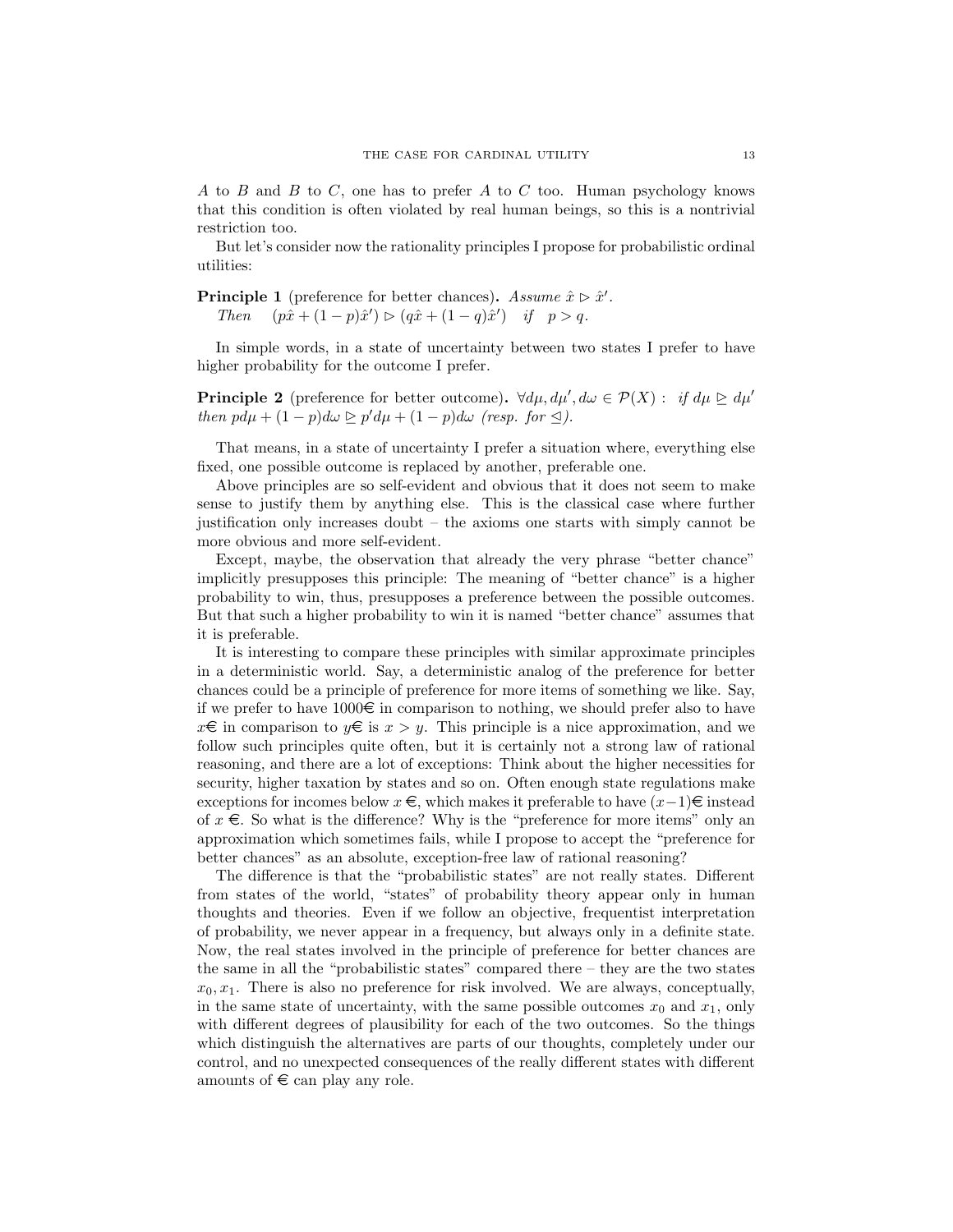Therefore I think these two principles clearly deserve the status of principles of rationality.

There is also another way of understanding the role of these two principles: They connect two structures – on the one hand, the order  $\triangleright$ , and, on the other hand, the affine structure of the space of probability distributions  $\mathcal{P}(X)$ . Indeed, above principles make assumptions about the order between some states  $d\mu \geq d\mu'$  and make conclusions about the order between some affine combinations of such states. So these principles are compatibility principles: An order  $\triangleright$  on  $\mathcal{P}(X)$  is compatible with the affine structure of  $\mathcal{P}(X)$  if it fulfills the rationality principles.

Recognizing this nature of the rationality principles as compatibility principles makes clear that we have to presuppose also another set of rationality principles – the principles of probability theory. They are used in our proofs in an implicit way if we handle sums like  $\sum p_i \hat{x}_i$  as if the rules of usual arithmetics are applicable, so that we, in particular, don't have to care about about brackets.

For a justification of the complete set of mathematical rules of probability theory as principles of rationality see, for example, Jaynes [\[11\]](#page-22-10).

# 10. THE CONTINUITY PRINCIPLE

<span id="page-13-0"></span>Let's finish with a principle which is about the compatibility between the order and topology:

**Principle 3** (continuity). If  $\forall i \, d\mu_i \trianglerighteq d\mu$  then  $\lim_{i\to\infty} d\mu_i \trianglerighteq d\mu$  if this limit exists (resp. for  $\leq$ ).

This principle which makes sense in the deterministic situation too. It is simply a principle of connection between topology and order, unspecific to the situation of uncertainty we consider here. Whenever we have a space with some topology together with some order, it is straightforward to require this principle. So initially I was quite uncomfortable with the classification of this principle: I had to mention it, because I had to use it in the proof (see app. [A\)](#page-20-0). But to list it among the special rationality principles related with the specific situation of decision-making under uncertainty?

But then, thinking about an objection made by an anonymous referee to a first version of this paper (thanks), I recognized that this objection referred to a quite common irrationality, an irrationality which is specific to decision-making under uncertainty, and an irrationality which violates exactly the continuity principle.

It is an extremal version of the quite rational aversion against uncertainty. I moderately prefer  $\hat{x}_1$  to  $\hat{x}$ , but I'm extremely afraid of  $\hat{x}_0$ . Now I have to decide between  $\hat{x}$  and a situation with uncertainty between  $\hat{x}_1$  and  $\hat{x}_0$ . The rational decision is to have some extremely small probability  $p_0$  for  $x_0$  which I would ignore as irrelevant. The irrational modification is that there is no, however small, probability  $p_0$  of  $x_0$  I'm ready to tolerate, except absolute certainty that it does not happen,  $p_0 = 0$ . But that means I violate the continuity principle: Let's use a sequence  $d\mu_i$ with  $\hat{x}_1$  as the limit but non-zero probabilities  $p_0 > 0$  for  $\hat{x}_0$ . Then we have  $d\mu_i \lhd \hat{x}$ but  $\lim_{i\to\infty} d\mu_i = \hat{x}_1 \triangleright \hat{x}$ , violating the continuity principle.

It seems that this error is so natural and common that it is worth to justify the claim that it is irrational. But, once you prefer  $\hat{x}_1$ , you may agree to pay me something to switch from  $\hat{x}$  to  $\hat{x}_1$ . Then, our world is uncertain, so a more careful evaluation of the outcome of this exchange will always reveal that there is some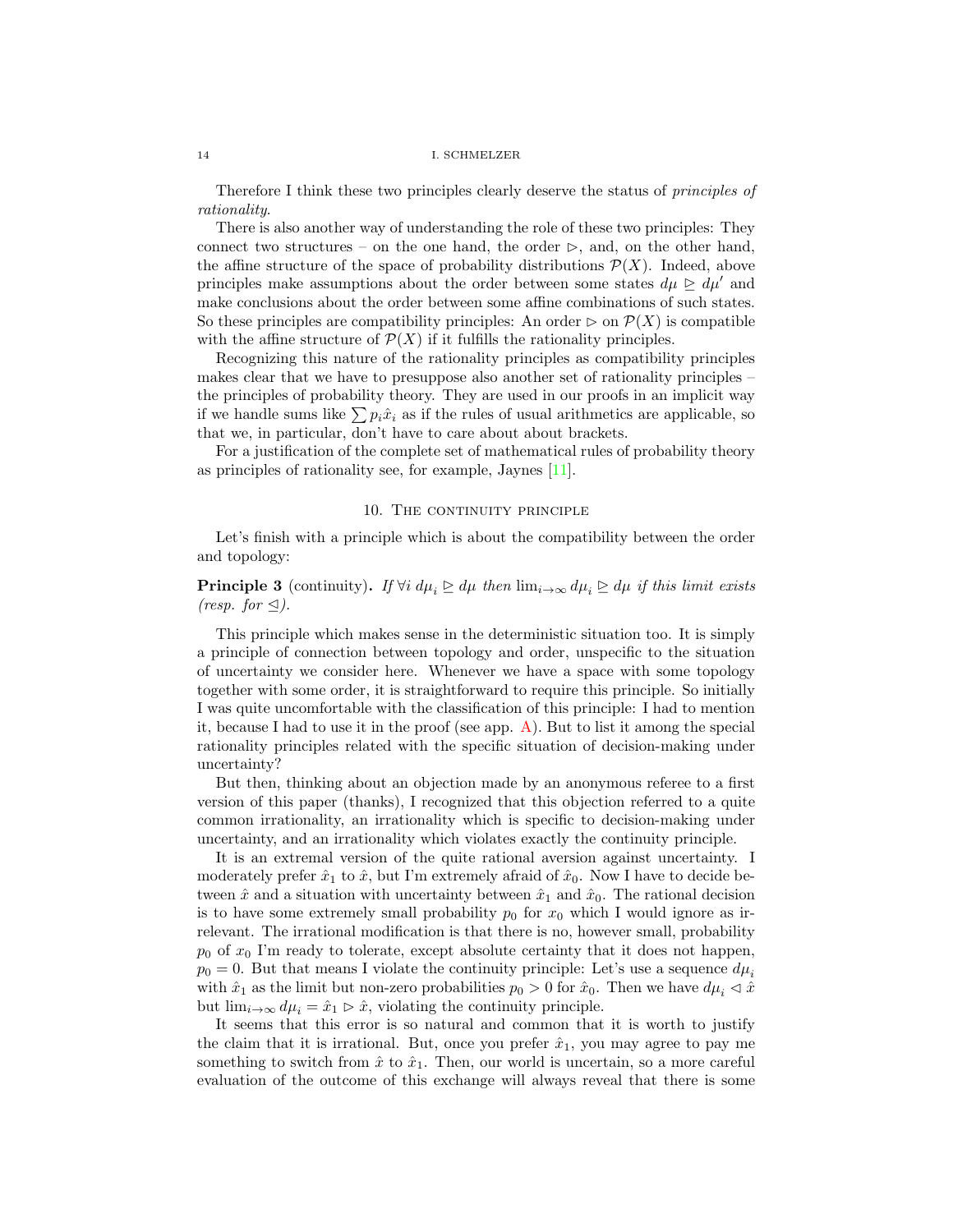non-zero probability of  $x_0$  involved. I try a little and explain you this completely irrelevant possibility. Recognizing this, you ask me to switch back. I agree – if you want only half the money back.

This last decision is irrational, because there are also other, equally irrelevant, possibilities to end in  $x_0$  in your final state x. You don't care about them, because you simply cannot – there are, in every situation, far too much possibilities to care about them all. It is this necessity to ignore a lot of small probabilities which makes it irrational to care about some particular very small probability, one which is much smaller than the ones you ignore necessarily in your everyday behaviour.

This irrational human fear of irrelevant, extremely small probabilities is in fact often misused. The justification of increasing police and state power based on single, exceptional criminal cases comes to mind.

So I think the continuity principle also deserves the classification as an *principle* of rationality.

Now, our list of principles of rationality is already finished. And it seems reasonable to presuppose them, to reject all those ordinal utilities which violate them as irrational. So we will name probabilistic ordinal utilities  $\triangleright$  which fulfill these rationality principles rational ordinal utilities.

# 11. How to identify rational ordinal utilities?

<span id="page-14-0"></span>A rational probabilistic ordinal utility is obviously a quite complex object: It is defined on a quite large, functional space  $\mathcal{P}(X)$ , and it has to fulfill not only the usual axioms of ordering, like transitivity, but also these additional rationality principles. It would be nice to have methods to guarantee that our ordinal utilities are rational, ways to distinguish rational from irrational ordinal utilities.

One such method is provided by our decision-making algorithm of standard decision theory. The resulting probabilistic ordinal utility  $\mathcal{D}_u$  appears to be rational:

**Theorem 3** (rationality). Every order  $\triangleright_u$  created by the decision-theory algorithm defined in theorem [1](#page-7-3) is rational.

The proof of this theorem is straightforward: The principle of continuity follows from the continuity of the expectation value  $\langle u \rangle$ , and the principles of rationality from the linearity of  $\langle u \rangle$ .

So we have already a remarkably simple way to define rational probabilistic ordinal utilities – using arbitrary deterministic cardinal utilities  $u(x)$ .

So what? Maybe there are other interesting rational probabilistic ordinal utilities, which cannot be obtained in this way? No, there are no such other ordinal utilities. We have the following theorem about this:

<span id="page-14-1"></span>**Theorem 4** (existence). Assume a probabilistic ordinal utility  $\triangleright$  on  $\mathcal{P}(X)$  for a finite set X fulfills the principles of preference for better outcome, preference for better chances, and continuity. Then there exists a deterministic cardinal utility function  $u: X \to \mathbb{R}$  which gives  $\triangleright$  as  $\triangleright_u$  by [\(1\)](#page-7-2).

The proof will be given in appendix [A.](#page-20-0) I have restricted myself here to the technically simpler case of finite sets. Once human beings are able to distinguish only a finite number of different states of the world, this seems completely sufficient for economics.

In fact the rationality principles we have used are sufficient to construct the gain function  $r(x)$ :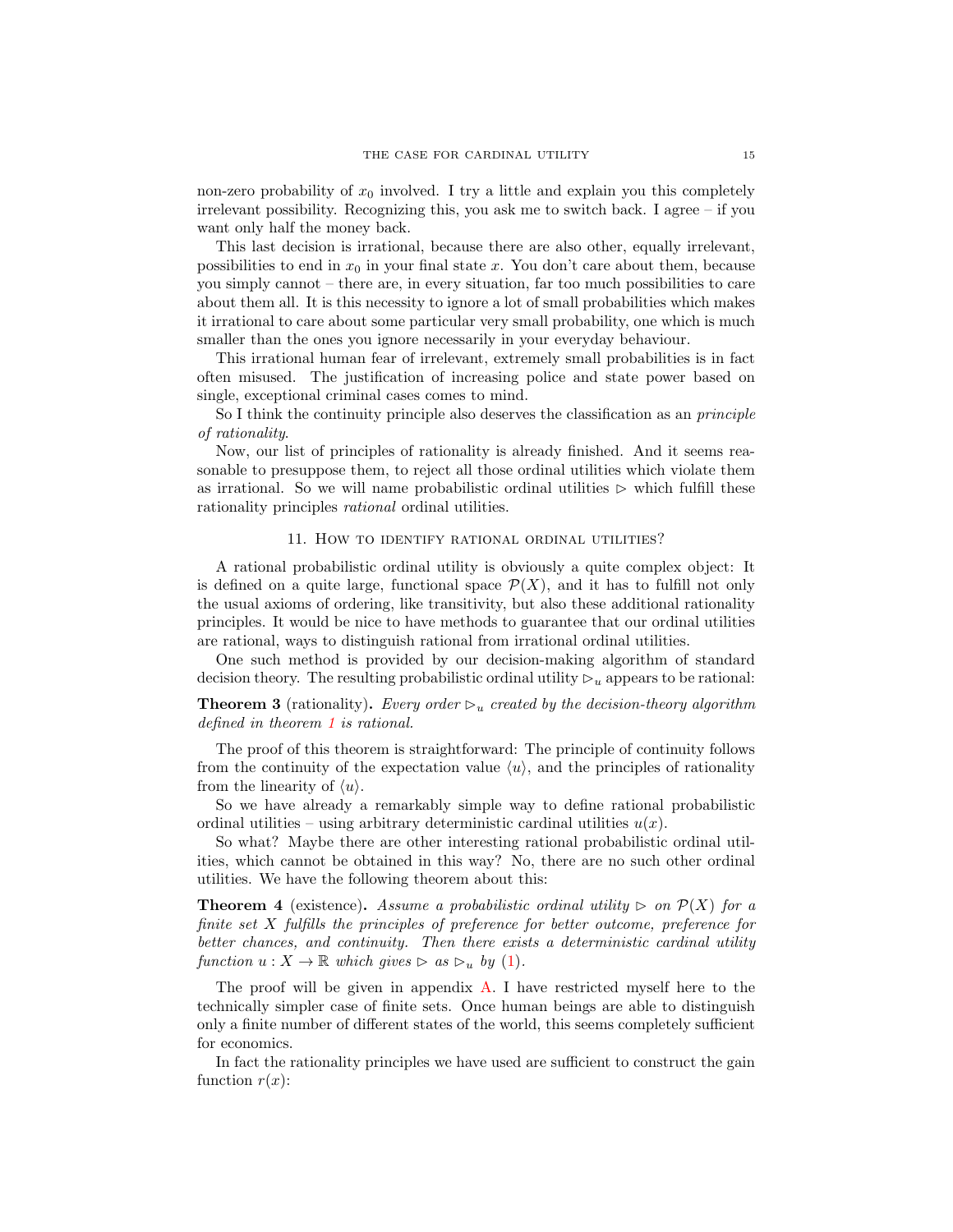<span id="page-15-1"></span>**Theorem 5.** Let  $\triangleright$  be an arbitrary rational probabilistic ordinal utility on  $\mathcal{P}(X)$ and  $x, x_0, x_1 \in X$  be three arbitrary states with  $\hat{x}_1 \triangleright \hat{x}_0$ . Then  $\triangleright$  uniquely defines a rational function  $r(x)$  – the relative gain – such that  $r(x_0) = 0$ ,  $r(x_1) = 1$ , and every deterministic ordinal utility function  $u(x)$  which gives  $\triangleright$  as  $\triangleright_u$  fulfills the condition

<span id="page-15-2"></span>
$$
u(x) = r(x)(u(x_1) - u(x_0)) + u(x_0).
$$
\n(4)

This gain function defines an order  $\triangleright_r$ , and the methods of the proof of theorem [4](#page-14-1) are sufficient to prove that this order is identical to the original one for all the definite states  $\hat{x}$  as well as their finite linear combinations  $d\mu = \sum_i p_i \hat{x}_i$ . Given that we have, among our rationality principles, also the continuity principle, it seems at least not hopeless to extend this to arbitrary probability distributions. But this would be a question of purely mathematical interest and beyond the scope of this paper.

Thus, the results are quite clear: Every rational probabilistic ordinal utility  $\triangleright$  is equivalent to one defined by a cardinal utility  $u(x)$ .

## 12. What if frequentists are right?

<span id="page-15-0"></span>In section [3](#page-5-0) I have described the reason for uncertainty in terms of a friend who "is not sure". I have, then, characterized my uncertainty by a numerical value  $p_{+}$ . Does this make sense? Many Austrians would object and agree with Hoppe, who writes:

Frank H. Knight and Ludwig von Mises are entirely correct in insisting that the use of numerical probabilities is impossible in our daily endeavors of predicting our own and our fellow mens actions. As Richard von Mises, the originator of the frequency interpretation of probability, has unambiguously stated: the application of the term probability to a single event is "utter nonsense." ([\[5\]](#page-22-11) p.19)

What to do? Open Pandora's box of the discussion between frequentist and subjectivist interpretations of probability? This is certainly an interesting question,but beyond the scope of this paper. Fortunately, the decision between frequentism and subjectivism does not influence the main result of this paper. The argument in favour of cardinal utility survives.

Indeed, let's assume for the sake of the argument that the frequentists are right. That means, in the scenario as I have presented it in section [3,](#page-5-0) to assign a numerical probability  $p_+$  is utter nonsense. Nonetheless, the argument in favour of cardinal utility can be easily saved. I simply have to consider a slightly different scenario.

In the modified scenario, my friend has two tickets – one for Aida, one for Traviata. It would be fine if he would prefer Traviata – he would take the Traviata ticket and give me the Aida ticket. Unfortunately, he prefers Aida too. On the other hand, he wants to get rid of one of the two tickets anyway, and, moreover, he likes to gamble, and so he makes me the offer to use coin flipping to decide who gets the Aida ticket. So we are now in a situation where frequentists no longer object to the appropriateness of the use of numerical probabilities. Thus, the argument goes through, independent of the question of frequentist vs. subjectivist probability.

But what if some frequentists are clever enough to recognize that I have cheated them? I have to confess that, indeed, I know the arguments of chap. 10 of  $[11]$ against the objectivity of coin flipping. No problem. They are frequentists, so,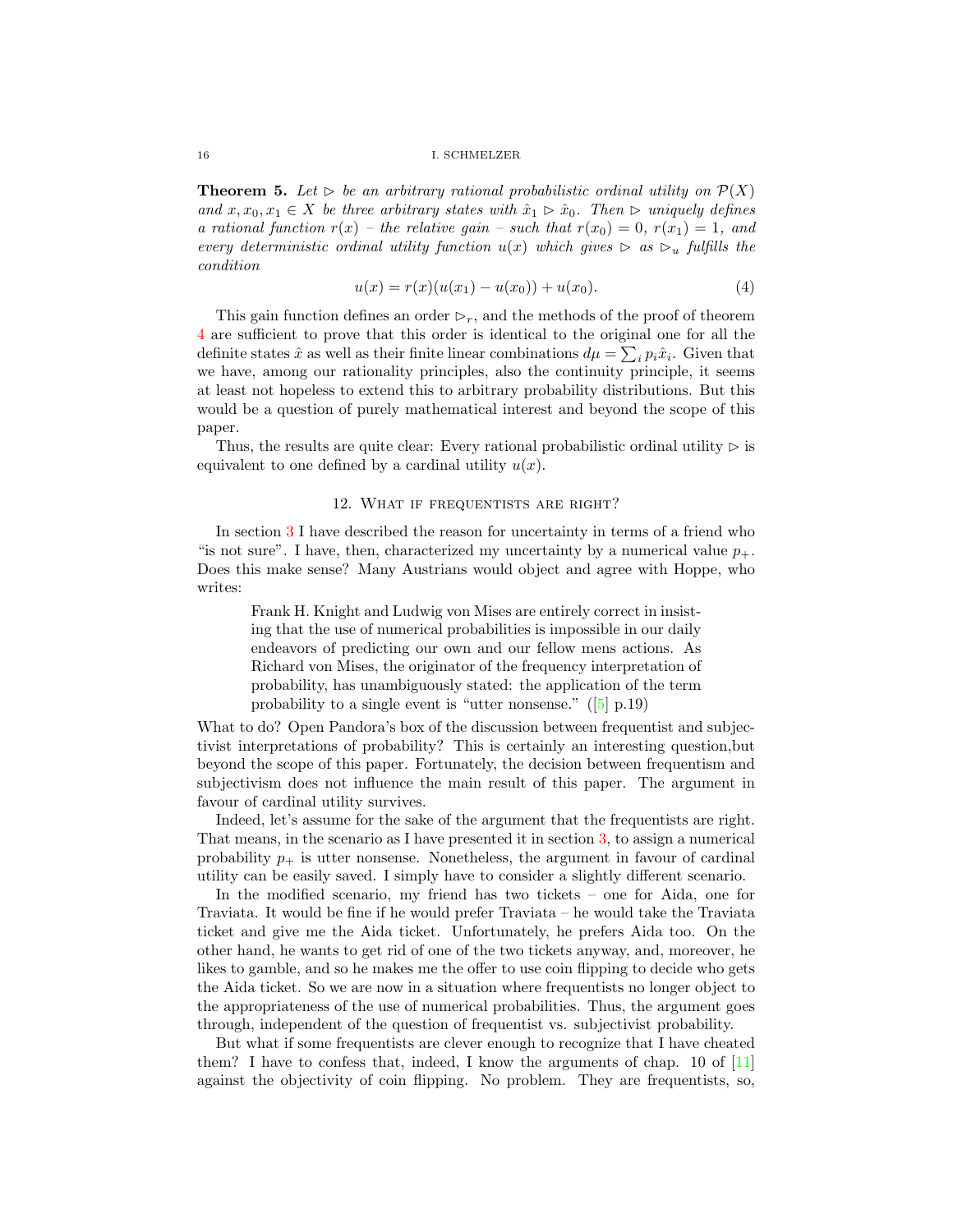by definition, they have to believe in some objective probability  $-$  if not of coin flipping, then of something else. Say, radioactive decay. Whatever it is, it will be easy to modify the scenario in such a way that a device based on this objective probability will be used to decide who gets the Aida ticket. Of course, the scenario becomes even less plausible if the proposal is to use the number of clicks of a Geiger counter to decide about the Aida ticket. But this does not diminish its conceptual value – thought experiments are not considered because of their plausibility.

So, the case for cardinal utility stands even if we accept the frequentist's rejection of numerical probability for everything outside natural sciences. The argument, therefore, does not depend on the problem of interpretation of probability.

All one needs, and what is (of course) presupposed in the proofs, is the mathematical apparatus of probability theory, in particular the affine structure of the space  $\mathcal{P}(X)$  of probability distributions.

### 13. The similarity counterargument

<span id="page-16-0"></span>If one considers other possible objections against the concept of cardinal utility, as presented here, one observes that for almost every argument the similarity between ordinal and cardinal utility is close enough to allow for a counterargument of similarity: The argument against cardinal utility cannot be used by proponents of ordinal utility because it is applicable in the same or a slightly modified way against ordinal utility too.

I have applied this similarity counterargument already two times: First, for the question of observability, where my argument was, essentially, the reduction of the problem of observability of the gain function  $r(x)$  to the question of observability of the probabilistic ordinal utility  $\triangleright_r$ . Second, for the question of general, philosophical acceptability of the presupposition of principles of rationality, where I have argued that the concept of ordinal utility also presupposes, with the principle of transitivity of an order, a rationality principle.

I could have applied it as well in the case of the frequentist's objection, if I would have seen a necessity.

There are also other situations where this similarity counterargument is applicable.

So the decision-theoretic algorithm presupposes also some other rationality principles which have not been mentioned up to now. In particular, a principle of avoidance of wishful thinking: There is a part of the algorithm which computes the probability distributions  $d\mu(d)$  for the outcomes of our decisions, and there is a completely separate part which describes our aims and wished – the utility  $u(x)$ . Wishful thinking would mingle these parts, allow an influence of our aims and wishes  $u(x)$  on the computation of the probability  $d\mu(d)$  of the outcomes of our decisions. So, the principle of avoidance of wishful thinking is also presupposed by the decision-theoretic algorithm. But it is, of course, also part of ordinal utility. Ordinal utility also separates the computation of the outcome  $d\mu(d)$  of our decisions and the order  $\triangleright$  which describes our aims. So any objection against the reasonableness of this principle made by a proponent of ordinal utility could be rejected by the similarity counterargument too.

The very closeness of the mathematical apparatus of above concepts suggests that this counterargument will be applicable in other situations too, for other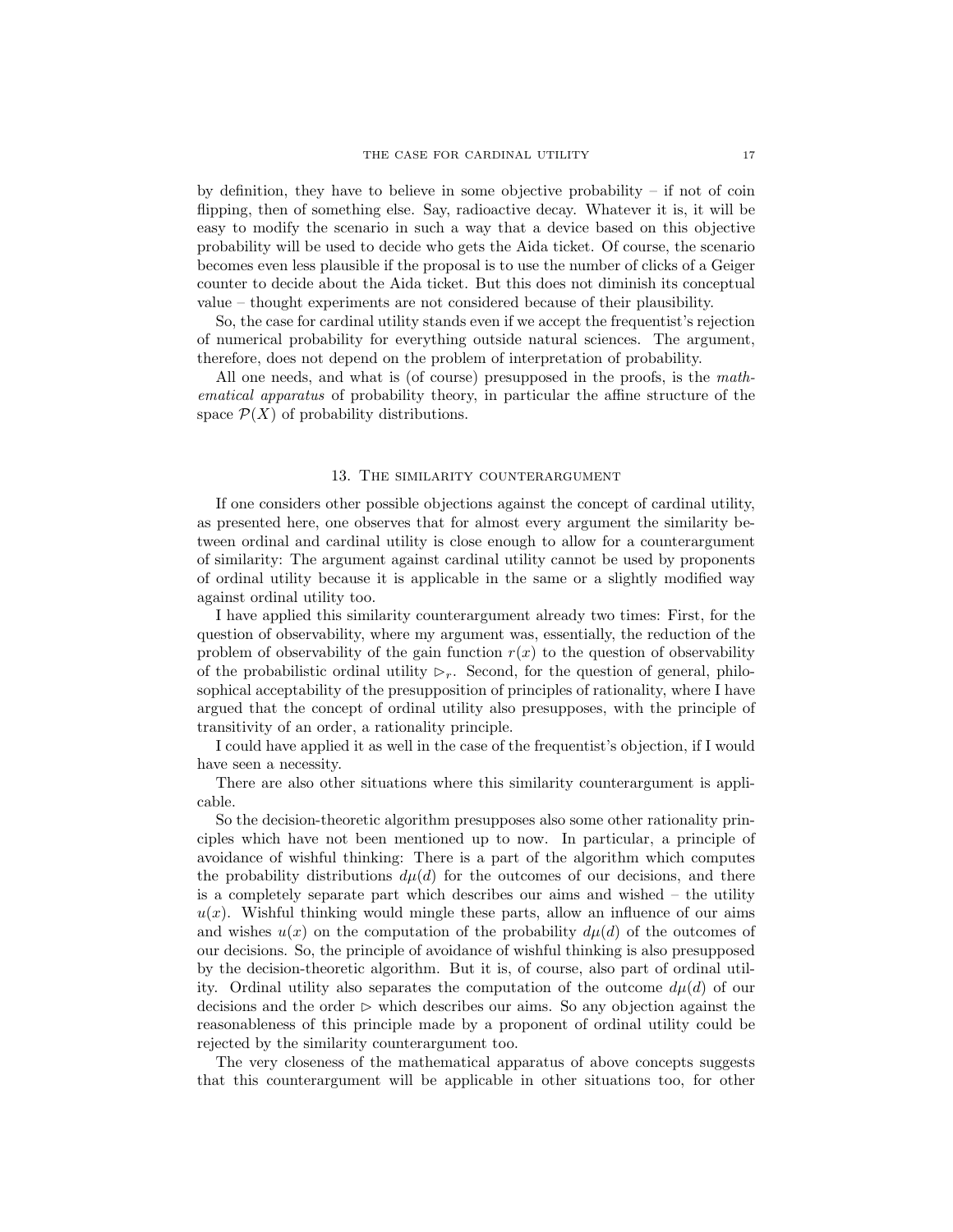imaginable arguments I'm not aware of. Indeed, the algorithm of decision theory is, because of the map  $u(x) \rightarrow \infty_u$ , exactly a particular example of the general algorithm of ordinal utility. And, because of the existence theorem [4,](#page-14-1) the concept of rational probabilistic ordinal utility is mathematically even identical to the decision-theoretic algorithm. So, it seems, the only possible way to avoid the similarity counterargument would be to argue against the particular principles of rationality we have proposed.

Note, again, not against the very concept of presupposing rationality principles, because ordinal utility theory presupposes such principles too  $-1$  have mentioned transitivity of the order and the avoidance of wishful thinking. The objection should be specific, directed against the particular rationality principles I have proposed here.

I see no reasonable chance for such objections.

# 14. So what is preferable?

<span id="page-17-0"></span>Technically, the main result of this paper is an equivalence result: The model of rational probabilistic ordinal utility – an order  $\triangleright$  on  $\mathcal{P}(X)$  which fulfills some rationality principles – is mathematically equivalent to the decision-theoretic model of ordinary cardinal utility – the order defined by the expectation value of a function  $u(x)$  on the space of definite states X.

So there remains the question which of the two approaches is preferable.

Here, there are several points to be made in favour of cardinal utility.

First, the agreement with what common sense and introspection tells us about how human decision-making really works. Probability distributions are nothing real people think about in real decision-making. In fact only a few scientists know what "probability distribution" means, and even those who know will hardly think in terms of preferring one probability distribution in comparison with another one.

Instead, people think in terms of gains and losses connected with definite states, and they do this exactly as one would have to use these notions if one would follow the decision-theoretic algorithm: So people distinguish between great and small gains and losses. They think about them not in absolute, but in relative terms. And these relative sizes of gains and losses become important for decision-making if uncertainty is involved: If one decides if a gain may be big enough, or, instead, too small in comparison with a loss, given the probability of the loss. Or if one decides which probability of a loss would be acceptable given the relation between the gain and the loss.

The second argument is the very simplicity of the data one needs to define the aims in cardinal utility: One needs a single function  $u(x)$  on the set of definite states X. The comparatively simple notion of an order  $\succ$  between definite states X is not viable for decision-making under uncertainty, so, is not acceptable. The viable concept of an order  $\triangleright$  on  $\mathcal{P}(X)$  is, instead, much more complicate: It is a binary relation  $\mathcal{P}(X) \times \mathcal{P}(X) \rightarrow \{0,1\}$ , which, moreover, has to fulfill a lot of additional restrictions – the various rationality principles. Instead, exactly the same standard of rationality is obtained by cardinal utility without any restrictions for the utility function  $u(x)$ .

Then there is also a philosophical argument, which becomes especially strong if one follows a Bayesian, subjectivist notion of probability: It is rational to define the aims in terms of real outcomes, not in terms of subjective beliefs. This remains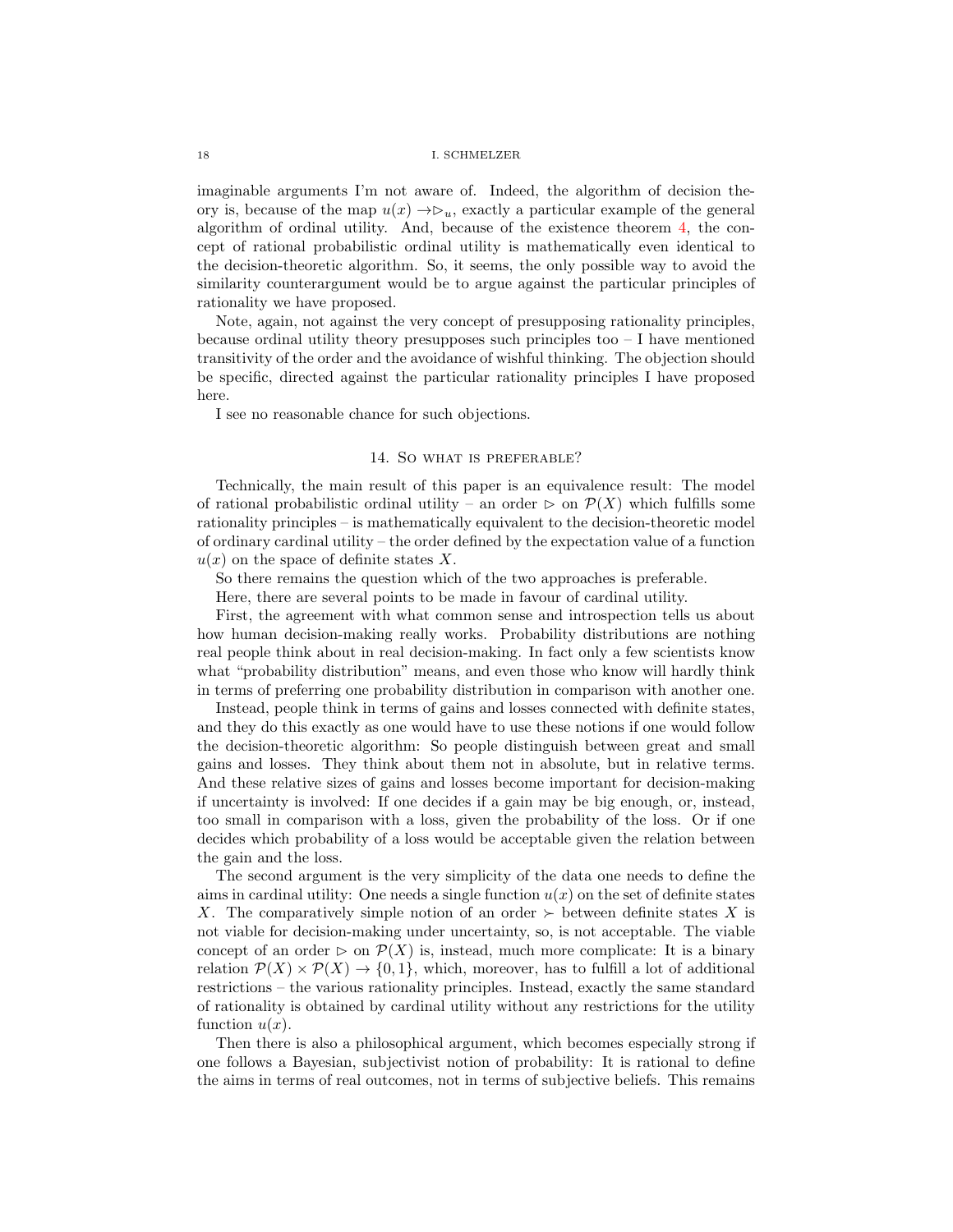valid even if one has to make the decisions based on subjective beliefs about their plausibility: The subjective beliefs are only a tool to make reasonable choices. But the aims themself should be defined in terms of the really possible outcomes. This argument becomes less impressive in the frequentist interpretation, but remains an interesting argument even in this case: Even if a probability is in some sense objective, we never really, actually appear in a probabilistic "state".

Nonetheless it seems important to note that the main points of this paper do not depend on the acceptance of the arguments of this section. Given the mathematical equivalence of rational probabilistic ordinal utilities  $\triangleright$  and cardinal utilities  $u(x)$ , ordinal utility remains viable in principle, as a philosophical concept, and the cardinal utility  $u(x)$  can be interpreted as a particular method to define the ordinal utility  $\triangleright_{u}$ .

The standard argumentation against cardinal utility appears nonetheless invalid and has to be rejected.

#### 15. Consequences of cardinal utility

<span id="page-18-0"></span>What has to be changed in Austrian economics if one accepts cardinal utility as valid? This has to be left to future research, and in the following I present only a few premature ideas.

It seems reasonable to guess that all of the positive results of Austrian economics survive. In fact, what has been proven without using cardinal utility remains proven if cardinal utility is allowed. There remains a caveat: If the proof has used the hypothesis that ordinal utility is sufficient even in the case of uncertainty, one has to take a look if the correct notion of ordinal utility – the order  $\triangleright$  on  $\mathcal{P}(X)$  instead of  $\succ$  on X – has been used. But I'm not aware of a result of Austrian economics where this caveat applies.

On the other hand, the arguments of Austrians against the mainstream have to be reconsidered: Does it depend on the point that cardinal utility is meaningless or unobservable? Possibly, some of these arguments have to be rejected completely, other modified or weakened.

In particular some formulas rejected now by Austrians as completely meaningless become meaningful. There is, for example, the approximate connection between money and utility. If we denote with  $n \in \mathbb{R}$  the state where I own  $n \in \mathbb{R}$ , then

$$
\frac{u(n_2e) - u(n_0e)}{u(n_1e) - u(n_0e)} \approx \frac{n_2 - n_0}{n_1 - n_0} \tag{5}
$$

It is only an approximation. Moreover, its domain of applicability is restricted to amounts  $n_0 \sim n_1 \sim n_2 \nsim 0$ , which are sufficiently close to each other in their size, so that the decreasing utility for money remains unimportant. But the approximate character of such formulas as well as their restricted domain of applicability is usually not questioned even by the proponents. So, one may say that the argument that such formulas are meaningless is only weakened. But essentially it has to be given up.

Let's, for example, consider the continuation of our first quote from Rothbard:

Value scales of each individual are purely ordinal, and there is no way whatever of measuring the distance between the rankings; indeed, any concept of such distance is a fallacious one. Consequently,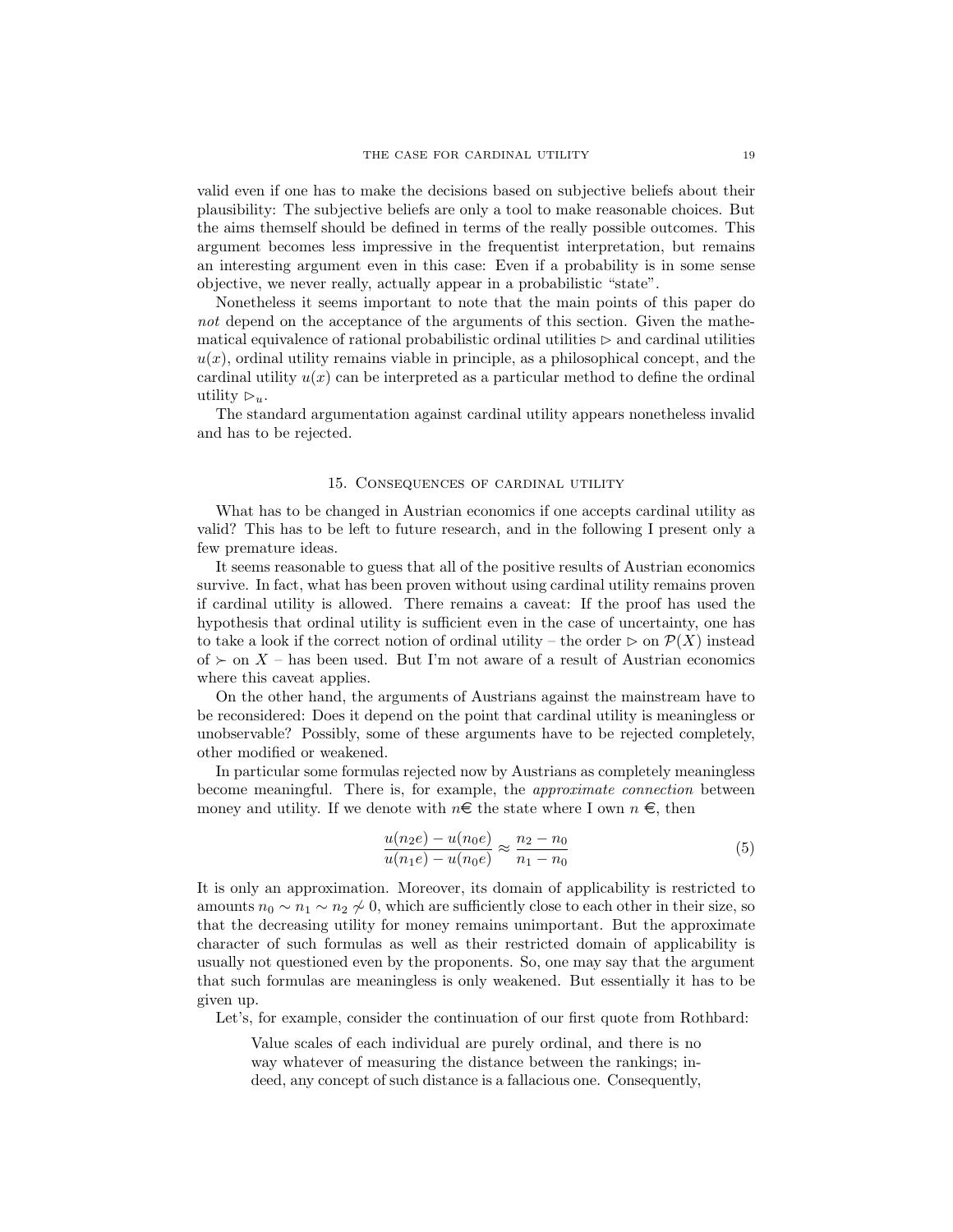there is no way of making interpersonal comparisons and measurements, and no basis for saying that one person subjectively benefits more than another.  $([1]$  $([1]$  p.258)

This rigorous rejection of any interpersonal utility comparison cannot be preserved. Interpersonal utility comparison remains quite arbitrary and problematic, but is not completely meaningless.

On the other hand, I see the advantage of increasing internal consistency of the Austrian approach. The reason is that I consider cardinal utilities to be an important, even necessary part of the "verstehen" of human motivation for their actions. So I see a contradiction between the Misesian concept of "verstehen" and the rejection of the cardinal aspects of utility. In fact, I see the refusal to accept cardinal utility as an essentially behaviouristic idea. But this is not the place to discuss this in detail.

### 16. Conclusion

<span id="page-19-0"></span>The main result of this paper is that an important restriction in Austrian economics – the argumentation against cardinal utility – has to be rejected as unjustified. Cardinal utilities matter for rational decision-making in an uncertain world in agreement with common sense. Ordinal utility in the simple, common sense meaning – as an order  $x \succ x'$  between definite states  $x, x' \in X$  – is not sufficient: I have presented a situation where people have an identical ordinal utility but nonetheless different interests which lead to different decisions. I have shown that – and there – the standard argument about unobservability of the cardinal aspects fails. In particular, I have shown that the affine structure of cardinal utility is observable in principle. Only a linear transformation  $F(u) = au + b$ ;  $a > 0$  remains unobservable.

Cardinal utility becomes important for decision-making under uncertainty, where the relative sizes of the possible losses and gains make a difference, and the preferences (winning better than not risking better than loosing) is not a sufficient base for the decision to risk. The argument does not depend on the question of interpretation of probability – it holds for subjective probability as well as for frequentist probability.

Ordinal utility remains valid as a theoretical concept, as an order  $\triangleright$  on the space of probability distributions. Then cardinal utility is only a particular algorithm which defined such an order  $\mathcal{D}_u$  for a given utility function  $u(x)$  defined on definite states. But orders  $\triangleright$  not obtained as  $\triangleright_u$  of some cardinal utility  $u(x)$  can be rejected as irrational: I present a few self-evident rationality principles so that for orders  $\triangleright$  which fulfill them the cardinal utility function  $u(x)$  can be reconstructed. So this generalized concept of ordinal utility does not give anything interesting.

I would like to mention that there are other arguments in favour of cardinal utility not considered here. In fact, a case can be made that cardinal utility is necessary already for rational decision-making in a predictable world, so that the results of this paper should not be misinterpreted as the thesis that cardinal utility matters only for decision-making under uncertainty. Then, a methodological case can be made that a shift from ordinal to cardinal utility is a further shift away from empiricism and behaviourism. These questions could be considered in detail in future papers.

Block's characterization of the rejection of cardinal utility as "one way to distinguish the Austrian School from the mainstream" suggests the importance of this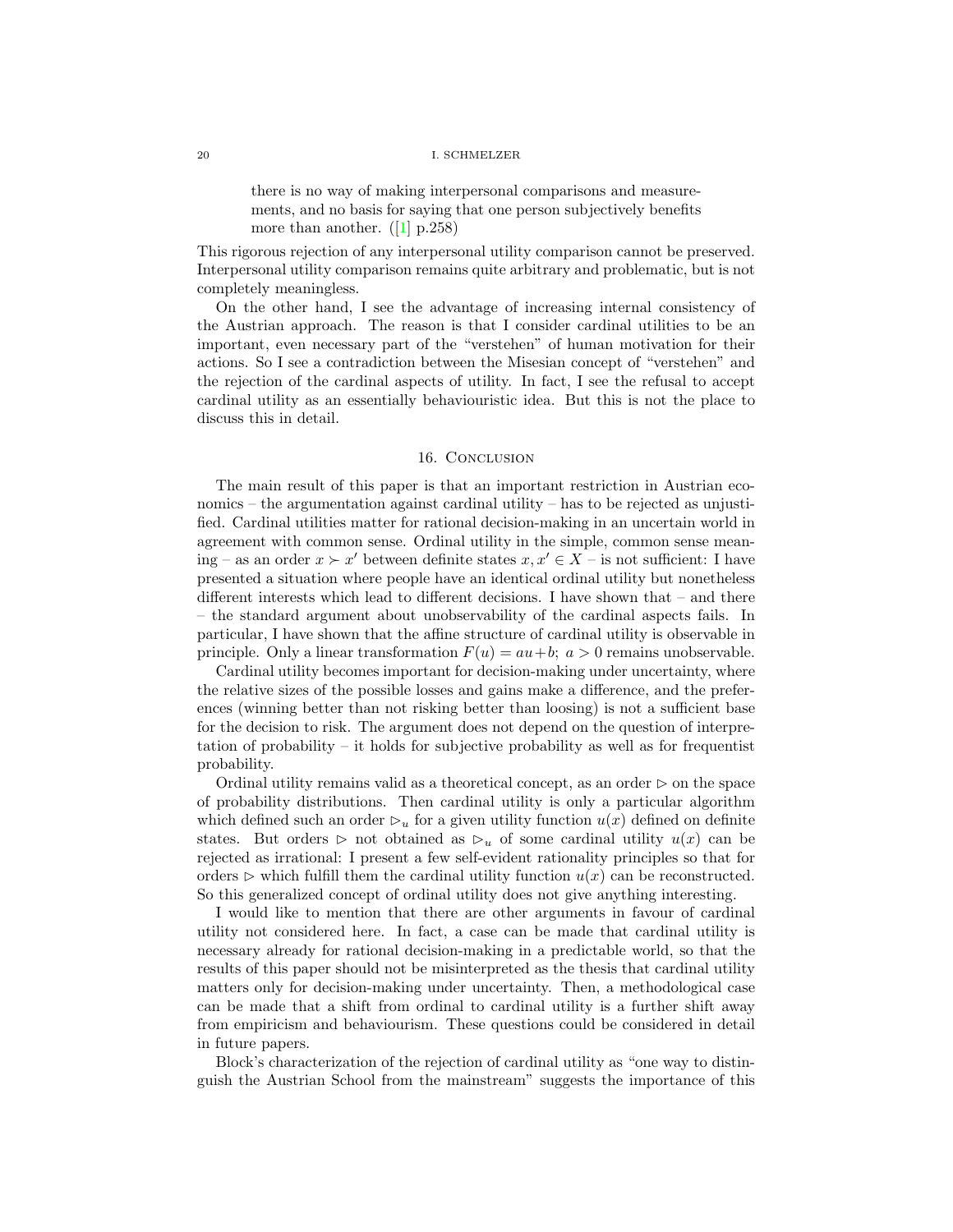point for Austrian economics. In fact, acceptance of the conclusions of this paper would mean that Austrian arguments against mainstream economics have to be reevaluated and weakened, and in part given up. So with an acceptance of cardinal utility praxeology automatically becomes more close to the mainstream, in particular to decision theory.

I think it would be an advantage for libertarian economic theory if its Austrian and non-Austrian parts become more close to each other.

### Appendix A. Proof of the theorems

<span id="page-20-0"></span>Let's prove now the theorems [2,](#page-10-1) [4,](#page-14-1) and [5.](#page-15-1)

Because of theorem [1](#page-7-3) the rationality principles hold for the assumptions of theorem [2,](#page-10-1) and, therefore, we can use them in the proof of all theorems.

Given an order, one can always define a corresponding equivalence relation, a notion of indifference, which I will denote for the order  $\triangleright$  by  $\triangleq$ . It is defined by

$$
d\mu \triangleq d\mu' \quad \Leftrightarrow \quad (d\mu \geq d\mu') \wedge (d\mu \leq d\mu'). \tag{6}
$$

Combining the principles of preference for better outcome for  $\triangleright$  and  $\triangleleft$ , we obtain a principle of indifference regarding indifferent outcomes:

$$
d\mu \triangleq d\mu' \quad \Rightarrow \quad (pd\mu + (1-p)d\omega) \triangleq (pd\mu' + (1-p)d\omega). \tag{7}
$$

Let's consider now two different definite states  $\hat{x}_0 \triangleleft \hat{x}_1$ . Then we can consider the interval between them consisting of the probability distributions

$$
d\omega_p = p\hat{x}_1 + (1 - p)\hat{x}_0; \qquad 0 \le p \le 1
$$
\n(8)

The principle of preference for better chances defines the order on this line completely:  $d\omega_p \geq d\omega_q$  if  $p \geq q$ .

Let's construct now the gain  $r(x)$ . Assume at first that the third state  $\hat{x}$  is between the reference states:  $\hat{x}_0 \leq \hat{x} \leq \hat{x}_1$ . Then there exists a single value of indifference r defined by  $d\omega_r \triangleq \hat{x}$ . This value of indifference can be found by the standard Dirichlet interval subdivision: Once we have found an interval  $[a, b]$ with  $d\omega_a \leq \hat{x} \leq d\omega_b$ , we compare  $\hat{x}$  with  $d\omega_{a+b}$ . Whatever the result, at least one of the smaller intervals  $[a, \frac{a+b}{2}], [\frac{a+b}{2}, b]$  contains  $\hat{x}$ . Starting with  $[0, 1]$ , we can construct in this way an infinite sequence of intervals  $[a_i, b_i]$  so that  $d\omega_{a_i} \leq \hat{x} \leq d\omega_{b_i}$ with decreasing length  $|b_i - a_i| = 2^{-i} \rightarrow 0$ . So their limits define a single real number r by  $\lim_{i\to\infty} a_i = \lim_{i\to\infty} b_i = r$ . The principle of continuity gives now  $d\omega_r = \lim_{i \to \infty} d\omega_{a_i} \leq \hat{x}$  and  $d\omega_r = \lim_{i \to \infty} d\omega_{b_i} \geq \hat{x}$ , which combines to  $d\omega_r \triangleq \hat{x}$ .

This  $r(x)$  is uniquely defined, because, if  $d\omega_{r'} \triangleq x$ , it follows from transitivity of equivalence that  $d\omega_{r'} \triangleq d\omega_r$ , which is possible only if  $r' = r$  because of the principle of preference for the better chances.

We have also  $r(x_0) = 0$ ,  $r(x_1) = 1$  by construction.

Assume now that the order  $\triangleright$  is the result  $\triangleright_u$  of application of [\(1\)](#page-7-2) to some deterministic cardinal utility  $u(x)$ . It follows that if  $d\mu \triangleq_u d\mu'$  then  $\langle u \rangle(d\mu) =$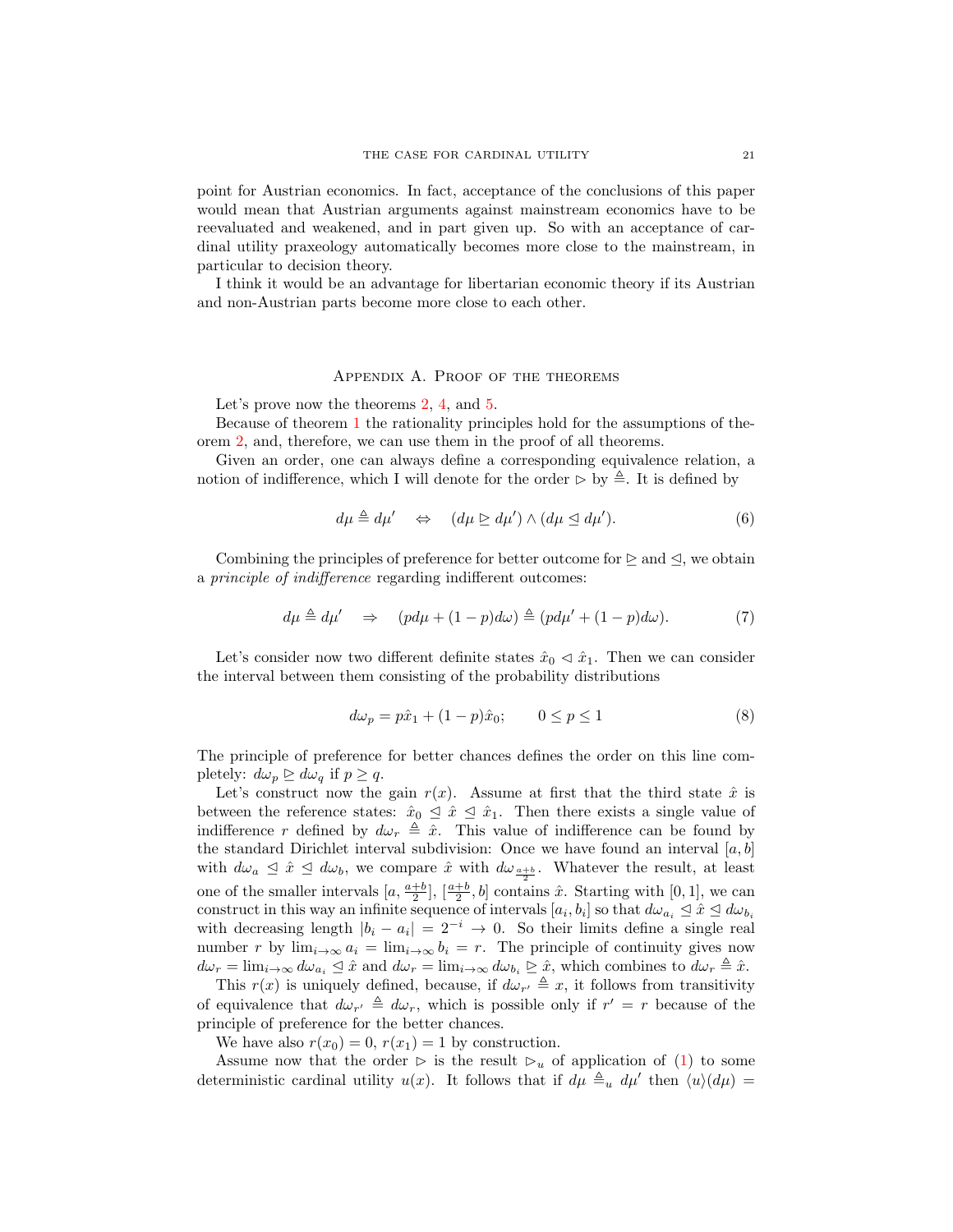$\langle u \rangle (d\mu')$ . Now we have  $\hat{x} \triangleq_u d\omega_r$ . It follows that

$$
u(x) = \langle u \rangle(\hat{x}) \qquad \text{definition of } \langle u \rangle, \hat{x}
$$
  
\n
$$
= \langle u \rangle (d\omega_r) \qquad \hat{x} \triangleq_u d\omega_r
$$
  
\n
$$
= \langle u \rangle (r\hat{x}_1 + (1 - r)\hat{x}_0) \qquad \text{definition of } d\omega_r
$$
  
\n
$$
= r\langle u \rangle(\hat{x}_1) + (1 - r)\langle u \rangle(\hat{x}_0) \qquad \text{linearity of } \langle u \rangle
$$
  
\n
$$
= ru(x_1) + (1 - r)u(x_0) \qquad \text{definition of } \langle u \rangle, \hat{x}_0, \hat{x}_1
$$
  
\n
$$
= r(u(x_1) - u(x_0)) + u(x_0).
$$
  
\n(9)

So we have proven [\(4\)](#page-15-2) for this case.

This result remains valid also for  $\hat{x} \triangleleft \hat{x}_0$  or  $\hat{x} \triangleright \hat{x}_1$ . To prove this, it is sufficient to rename the states as  $x' = x_0, x'_0 = x, x'_1 = x_1$  resp.  $x' = x_1, x'_0 = x_0, x'_1 = x$  to fit into the conditions  $\hat{x}'_0 \triangleleft \hat{x}' \triangleleft \hat{x}'_1$ . Then, the same considerations show the same results for some  $r'(x')$ . Because we have strong inequalities here, we can exclude the cases  $r' = 0$  and  $r' = 1$ . So we can divide by r' as well as by  $(1 - r')$  as necessary. Renaming back gives now the same formula [\(4\)](#page-15-2) for  $r(x) = -1/(1 - r'(x'))$  resp.  $r(x) = 1/r'(x')$ . So [\(4\)](#page-15-2) holds for all x. So theorem [5](#page-15-1) has been proven.

As a consequence, the deterministic cardinal utility  $u$  is uniquely defined by the probabilistic ordinal utility  $\triangleright$  and the two real numbers  $u(x_1)$  and  $u(x_0)$ . These two numbers can be freely chosen, except for the condition  $u(x_1) > u(x_0)$ , which follows from  $\hat{x}_1 \triangleright \hat{x}_0$  and [\(1\)](#page-7-2).

For two different choices  $u(x_1) > u(x_0), u'(x_1) > u'(x_0)$  the  $a > 0, b \in \mathbb{R}$  so that  $u'(x) = au(x) + b$  holds for  $x \in \{x_0, x_1\}$  can be easily found:

$$
a = \frac{u'(x_1) - u'(x_0)}{u(x_1) - u(x_0)} > 0; \qquad b = u'(x_0) - u(x_0)
$$
\n(10)

Because all other  $u(x)$ ,  $u'(x)$  can be computed from the values for  $x_0$ ,  $x_1$  in a linear way by [\(4\)](#page-15-2) with the same  $r(x)$ , the relation  $u'(x) = au(x) + b$  holds for all other x too. So theorem [2](#page-10-1) is proven too.

It remains to prove the existence. Here we restrict ourself to a finite set  $X$ . We use now the minimum as  $\hat{x}_0$  and the maximum as  $\hat{x}_1$  and have, then, by the same construction, for all  $\hat{x}$  a value  $r(x)$  with  $\hat{x} \triangleq d\omega_{r(x)}$ . Now we can simply use  $u(x) = r(x)$ .

Let's consider now linear combinations of definite states  $d\mu = \sum p_i \hat{x}_i$ . The indifference principle allows to replace every definite state  $\hat{x}_i$  in such a combination by the corresponding  $d\omega_{r(x_i)}$ . So we can obtain

$$
d\mu = \sum p_i \hat{x}_i
$$
  
\n
$$
\stackrel{\Delta}{=} \sum p_i d\omega_{r(x_i)}
$$
  
\n
$$
= \sum p_i (r(x_i)\hat{x}_1 + (1 - r(x_i))\hat{x}_0)
$$
  
\n
$$
= \sum p_i r(x_i)\hat{x}_1 + (1 - \sum p_i r(x_i))\hat{x}_0
$$
  
\n
$$
= \langle r \rangle (d\mu)\hat{x}_1 + (1 - \langle r \rangle (d\mu))\hat{x}_0
$$
  
\n
$$
= d\omega_{\langle r \rangle (d\mu)}
$$
\n(11)

<span id="page-21-0"></span>So  $d\mu \triangleq d\omega_{\langle r\rangle(d\mu)}$ . Let's consider now two arbitrary states  $d\mu \triangleright d\mu'$ . Because of [\(11\)](#page-21-0) this is equivalent to  $d\omega_{\langle r\rangle(d\mu)} \triangleright d\omega_{\langle r\rangle(d\mu')}$ , which is, because of the principle